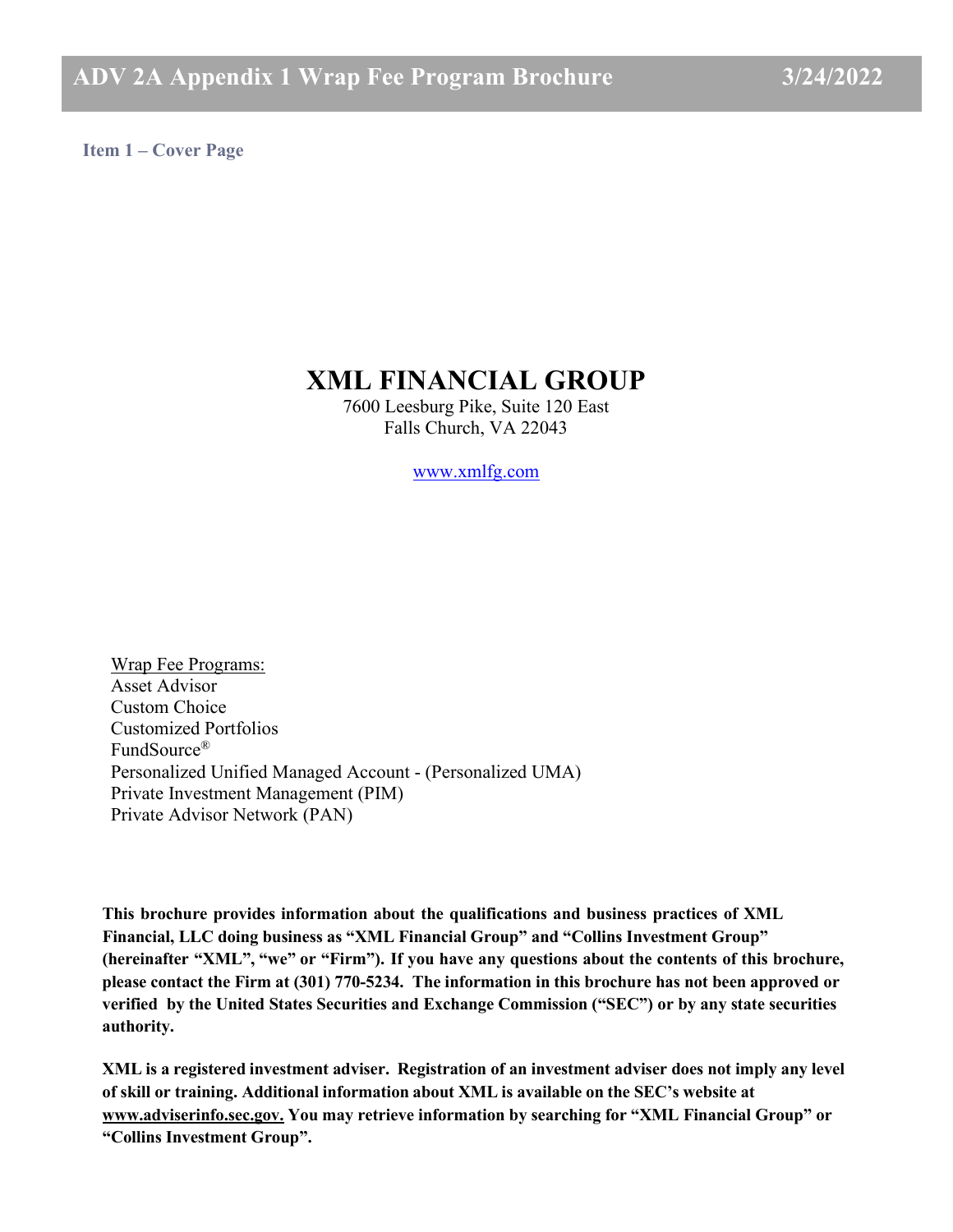# **Item 2 – Material Changes**

This section addresses material changes that were made to the brochure since the last annual update on March 31, 2021. It provides potential clients and current clients with a summary of such changes and other disclosures. Pursuant to SEC rules, clients will receive a summary of material changes to this and subsequent brochures within 120 days of the close of XML's fiscal year, which is December 31. A complete brochure will be provided based on significant changes and will be available upon request at any time, without charge.

- Provided notice of policy update regarding prospectus delivery for accounts managed with discretion such as FundSource, Personalized UMA accounts and PIM. *Refer to Item 4 - Services, Fees and Compensation.*
- Added Acknowledgment of our Fiduciary Status with Respect to Retirement Accounts and material conflicts of interest per the Employee Retirement Income Security Act ("ERISA") Prohibited Transaction Exemption ("PTE") 2020-02 effective 2/1/2022. *Refer to Item 4 - Services, Fees and Compensation.*
- Revised Private Advisor Network (PAN) description to highlight billing. Unlike the other Wrap Programs, the third-party manager fee applies/bills their fee separately and is in addition to the Program Fee of the IAR. Therefore, your total expenses will likely be higher than other Wrap Programs that do not utilize a third-party manager. *Refer to Item 4 - Services, Fees and Compensation.*
- Limitations regarding making certain recommendations in specific securities, complex products or products subject to undue risk. *Refer to Item 6 – Portfolio Manager Selection and Evaluation, Regulatory Restrictions.*
- Under Common Risks to Consider, added content related to Leveraged Exchange Traded Funds ("Leveraged ETFs") and Structured Notes. *Refer to Item 6 – Portfolio Manager Selection and Evaluation, Regulatory Restrictions.*
- Updated Risks to include Unpredictable social media and Crowd Influence as a risk for individual investments and investment strategies *Refer to Item 6 – Portfolio Manager Selection and Evaluation, Risk of loss.*
- Added information related to arrangement with SmartAsset lead program. *Refer to Item 9 – Additional Information, Client Referrals and Other Compensation*
- Added description regarding an amendment to the affiliated broker-dealer's clearing agreement's Pricing Schedule A which was effective as of 2/1/2022. *Refer to Item 9 – Additional Information, Client Referrals and Other Compensation, Clearing Firm Transition & Extension*
- Added information regarding policies per the Model Act to Protect Vulnerable Adults from Financial Exploitation to address situations in which we have a reasonable belief that financial exploitation of a vulnerable individual has occurred, is occurring, has been attempted or will be attempted*. Refer to Item 9 – Additional Information, Review of Accounts*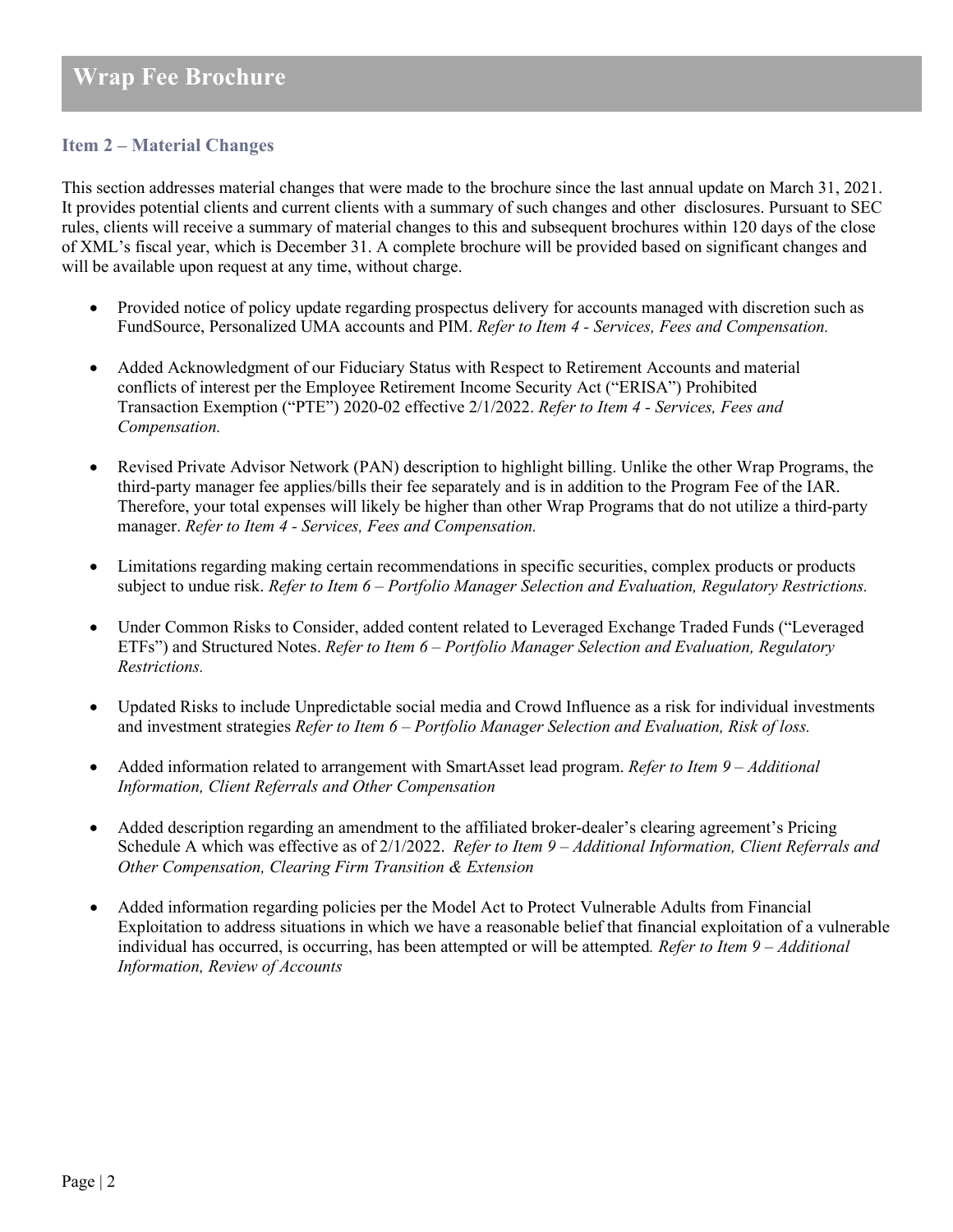# <span id="page-2-0"></span>**Item 3 - Table of Contents**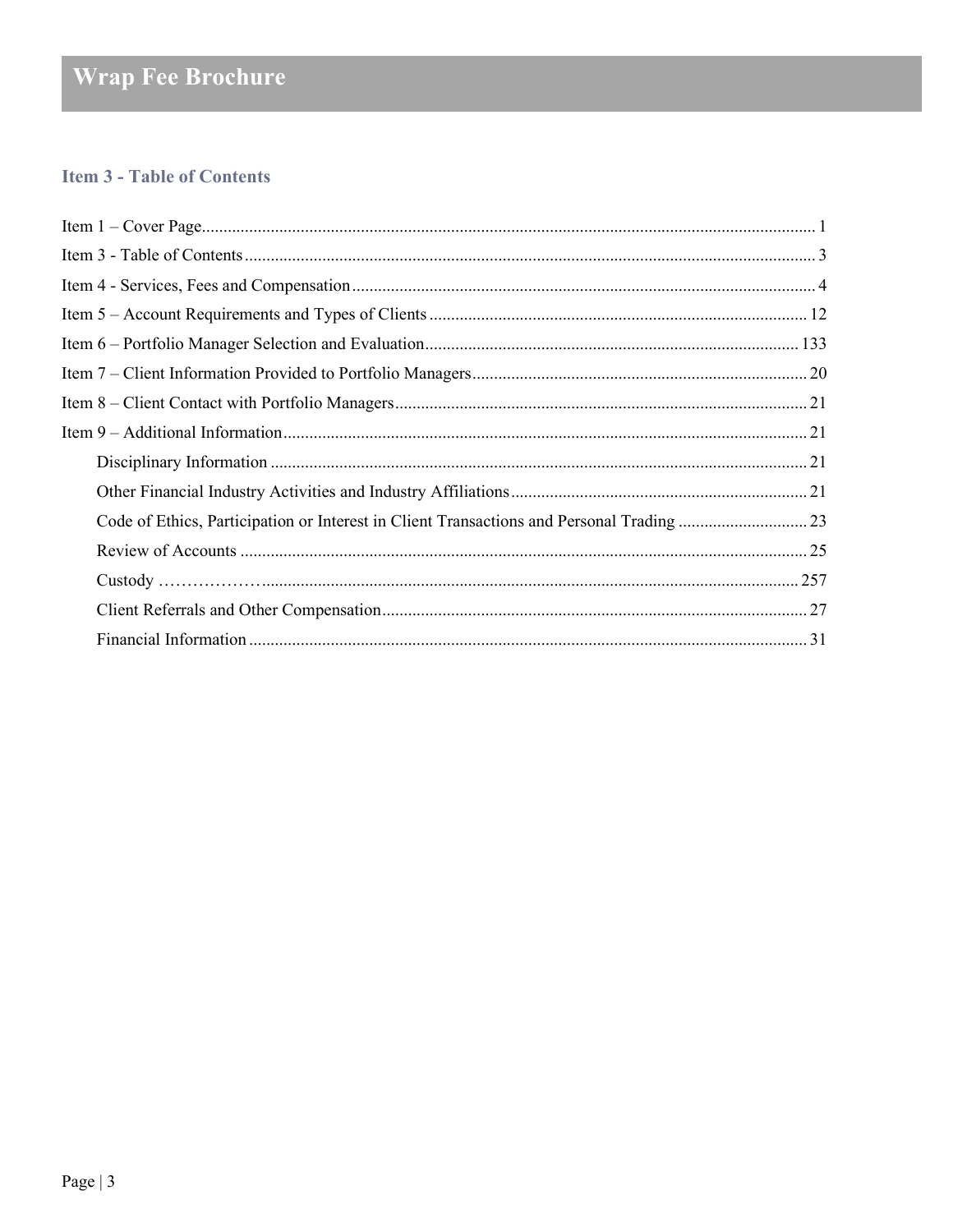# <span id="page-3-0"></span>**Item 4 - Services, Fees and Compensation**

XML was formed in September 2016. We offer portfolio management services, both on a discretionary and nondiscretionary basis, financial planning, consulting, and retirement plan advisory services. In September of 2021, we welcomed Robert "Bob" Collins and the team at Collins Investment Group, now a division of XML, based in Bethesda, Maryland.

As of December 31, 2021, the Firm managed \$1,780,000,000 in discretionary assets and \$478,000,000 in non-discretionary assets.

While this brochure generally describes the services of Wrap Fee Programs offered through XML, certain sections also discuss the activities of our non-advisory employees, officers, partners, directors (or other persons occupying a similar status or performing similar functions) and investment advisor representatives ("IARs") who provide investment advisory services on XML's behalf, together referred to as "Supervised Persons". Certain sections also discuss the activities of the firm's investment advisor representatives ("IARs") who recommend and service Wrap Fee Programs as dually licensed financial professionals. These IARs offer investment advisory services on behalf of XML and brokerage products and services to both clients of XML and non-clients of XML through the affiliated broker-dealer, XML Securities, LLC ("BD"), member FINRA/SIPC, together ("we", "our "and "us"). The terms "Client," "you," and "your" are used throughout this document to refer to the person(s) or organization(s) who engage us for the services described here.

#### **What is a wrap fee?**

With a Wrap Fee Program, the client pays one annual asset-based fee, as opposed to an annual asset-based fee to the advisor and additional trading costs to the broker-dealer and custodian. The Wrap Fee is an annual asset-based fee which includes the compensation paid to XML, the IAR, performance reporting, billing of the Wrap Fee Program for XML and custodial transaction charges in accordance with the Wrap Fee Program Agreement ("Program Agreement") and per the terms of engagement by XML and the BD – thus the "wrap" term as the fees are considered wrapped together into one annual asset-based management fee paid by the client. There are exclusions to what Wrap Fee covers such as Option execution costs, trades directed away from the Clearing Firm, account servicing fees, and other fees detailed in the respective Program Agreement. Refer to the *XML Securities, LLC Schedule of Client Fees* found in the Brokerage Account New Account Packet. A Wrap Fee is typically higher than other asset-based advisory fees for other forms of advisory services as the asset-based fee associated with a Wrap Fee Program will include most transaction costs and fees to a broker-dealer and custodian. However, depending on many factors, including the number of transactions, the cost of the Wrap Fee could be higher or lower than if you had paid for these services separately based on level of activity.

# **Services**

We sponsor several Wrap Fee Programs that are designed to help you meet your investment objective and goals. Asset Advisor, Custom Choice, Customized Portfolios, FundSource®, Personalized Unified Managed Account ("Personalized UMA"), Private Investment Management ("PIM"), and Private Advisor Network ("PAN") are investment advisory Wrap Fee Programs offered through XML. Other XML advisory services include portfolio management services in a non-wrap fee structure, financial planning and consulting services, and retirement plan consulting. **A separate XML Form ADV Part 2A Brochure describes these other services and is available free of charge upon request by using the contact information on the cover page of this document.**

If you would like any of our materials in a larger font, request a hard copy be mailed to you, review verbally with someone other than your advisor or have any questions, please contact  $\frac{info(\partial xm)fg.com}{info(\partial xm)fg.com}$ 

### **ACKNOWLEDGMENT OF OUR FIDUCIARY STATUS WITH RESPECT TO RETIREMENT ACCOUNTS**

The U.S. Department of Labor issued a rule pertaining to investment advice provided to retirement investors, called Improving Investment Advice for Workers & Retirees. The rule applies to retirement accounts governed by the Employee Retirement Income Security Act ("ERISA") and/or the Internal Revenue Code ("Code"), including Individual Retirement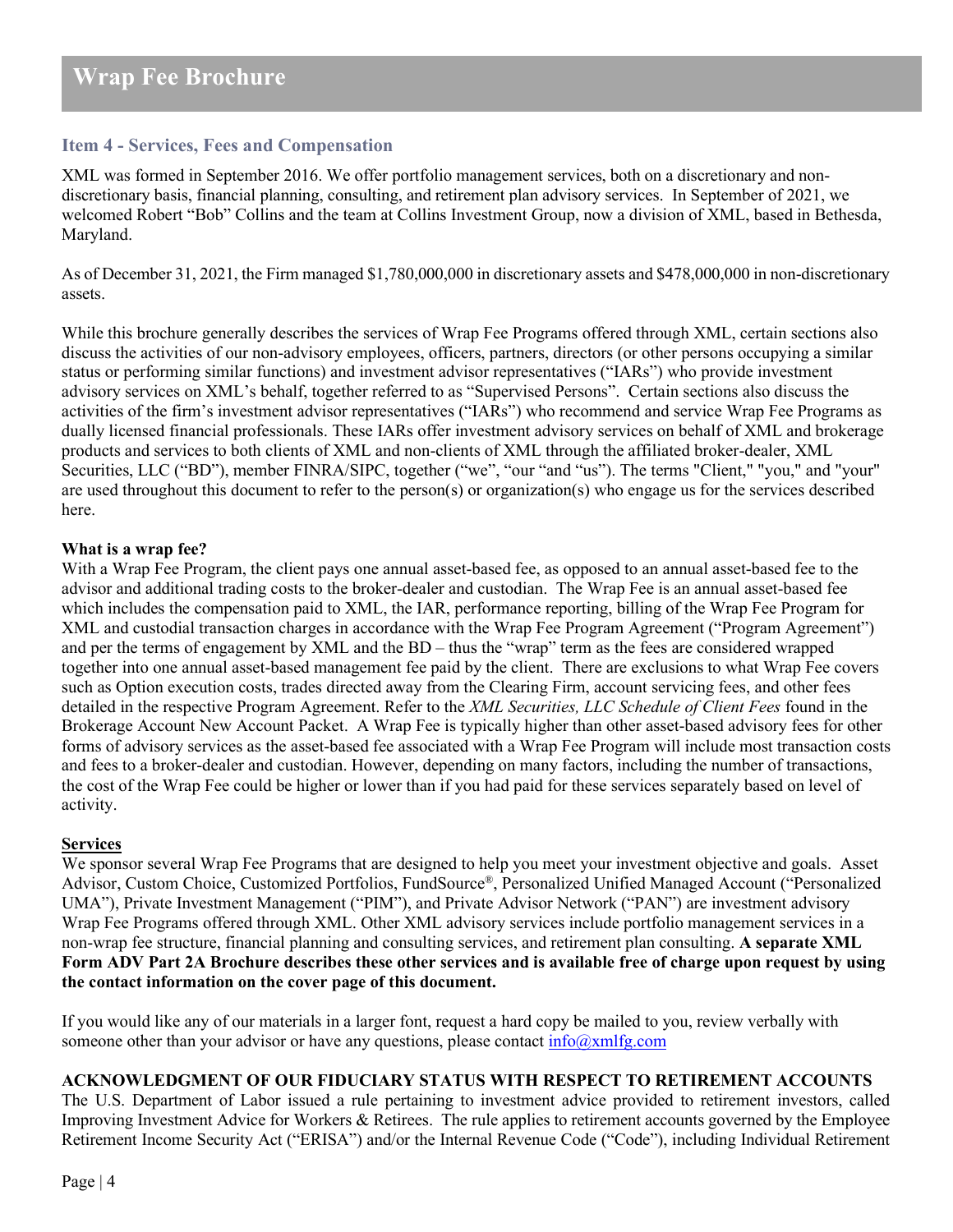Accounts ("IRA") and Education Savings Account ("ESA"). Pursuant to the rule, we are providing the following acknowledgment:

When we provide "investment advice," as defined under Title I of ERISA or the Code, to you regarding your retirement plan account, IRA, or ESA, we are fiduciaries within the meaning of ERISA and/or the Code. The way we make money creates some conflicts with your interests, so when we operate as a fiduciary for your retirement account(s) we operate under a special rule, PTE 2020-02, that requires us to act in your best interest and not put our interest ahead of yours. To the extent that particular communications to you or activities are considered "investment education" or otherwise nonfiduciary under ERISA, we are not a fiduciary in connection with such communications or activities.

The Department of Labor has published a guide titled Choosing the Right Person to Give You Investment Advice: Information for Investors in Retirement Plans and Individual Retirement Accounts, which can be found at [https://www.dol.gov/agencies/ebsa/about-ebsa/our-activities/resource-center/faqs/choosing-the-right-person-to-give-you](https://www.dol.gov/agencies/ebsa/about-ebsa/our-activities/resource-center/faqs/choosing-the-right-person-to-give-you-investment-advice)[investment-advice.](https://www.dol.gov/agencies/ebsa/about-ebsa/our-activities/resource-center/faqs/choosing-the-right-person-to-give-you-investment-advice)

As a fiduciary, we have duties of care and of loyalty to you and are subject to obligations imposed on us by the federal and state securities laws. As a result, you have certain rights that you cannot waive or limit by contract. Nothing in our agreement with you should be interpreted as a limitation of our obligations under the federal and state securities laws or as a waiver of any unwaivable rights you possess.

The Firm and IARs have an economic incentive to encourage investors to roll over assets into an IRA at the Firm. The Firm and IARs earn compensation if an investor rolls his/her employer plan or outside retirement assets to an IRA at the Firm. In contrast, if the investor leaves his/her assets in their existing plan or rolls the assets to a plan sponsored by their new employer, then the Firm and IAR will likely not earn compensation. Investors are under no obligation to roll over employer plan assets to an IRA under the Firm. Therefore, we have a Conflict of Interest when we make a recommendation to:

- Move assets that we are not being compensated on to an account/service that we would be compensated on.
- Move assets from an account/service that we are being compensated on to an account/service that would generate higher compensation to us.
- Transfer assets from another firm to our firm.
- Roll over assets from a qualified retirement plan to an IRA at our firm.
- Engage our investment advisory consulting services regarding investing of retirement assets.

#### **Prior to initiating a rollover from a qualified plan to an Individual Retirement Account (IRA), XML encourages investors to read "Rollover Consideration" under Education and Notices o[n https://www.xmlfg.com/resources/.](https://www.xmlfg.com/resources/)**

The BD is an introducing broker-dealer utilizing the custodial and clearing services of First Clearing, a trade name used by Wells Fargo Clearing Services, LLC, Member SIPC ("WFCS"), a registered broker-dealer and non-bank affiliate of Wells Fargo & Company (referred to hereinafter as the "Clearing Firm"). As an affiliate of the BD, XML can offer these Wrap Fee Programs. XML and the BD have an agreement with Wells Fargo Advisors ("WFA"), a trade name used by WFCS, pursuant to which WFA provides advisory and/or other services with respect to some of the Programs. WFA is a non-bank affiliate of Wells Fargo & Company ("Wells Fargo"). The BD and XML are not related to or affiliated with WFA or the Clearing Firm. The Clearing Firm is a "qualified custodian" as described by Rule 206(4)-2 of the Investment Advisers Act. Unless otherwise specified, the Clearing Firm will maintain custody of client assets in these Programs. The BD, XML, WFA and the Clearing Firm each reserves the right to reject and refrain from providing services to any client or with respect to any client account for any reason.

To render Program services, clients must enter into a written Program Features and Fee Schedule Agreement ("Program Agreement") setting forth the relevant terms and conditions of the advisory relationship. The Program Agreement must be signed by the client, IAR and an XML principal. In the Program Agreement, the term "Introducing Firm" refers to XML and the utilization of its affiliated broker-dealer to provide brokerage, execution, and other services under that Agreement; references to "Introducing Firm" shall include such affiliated broker-dealer, where applicable. Regardless of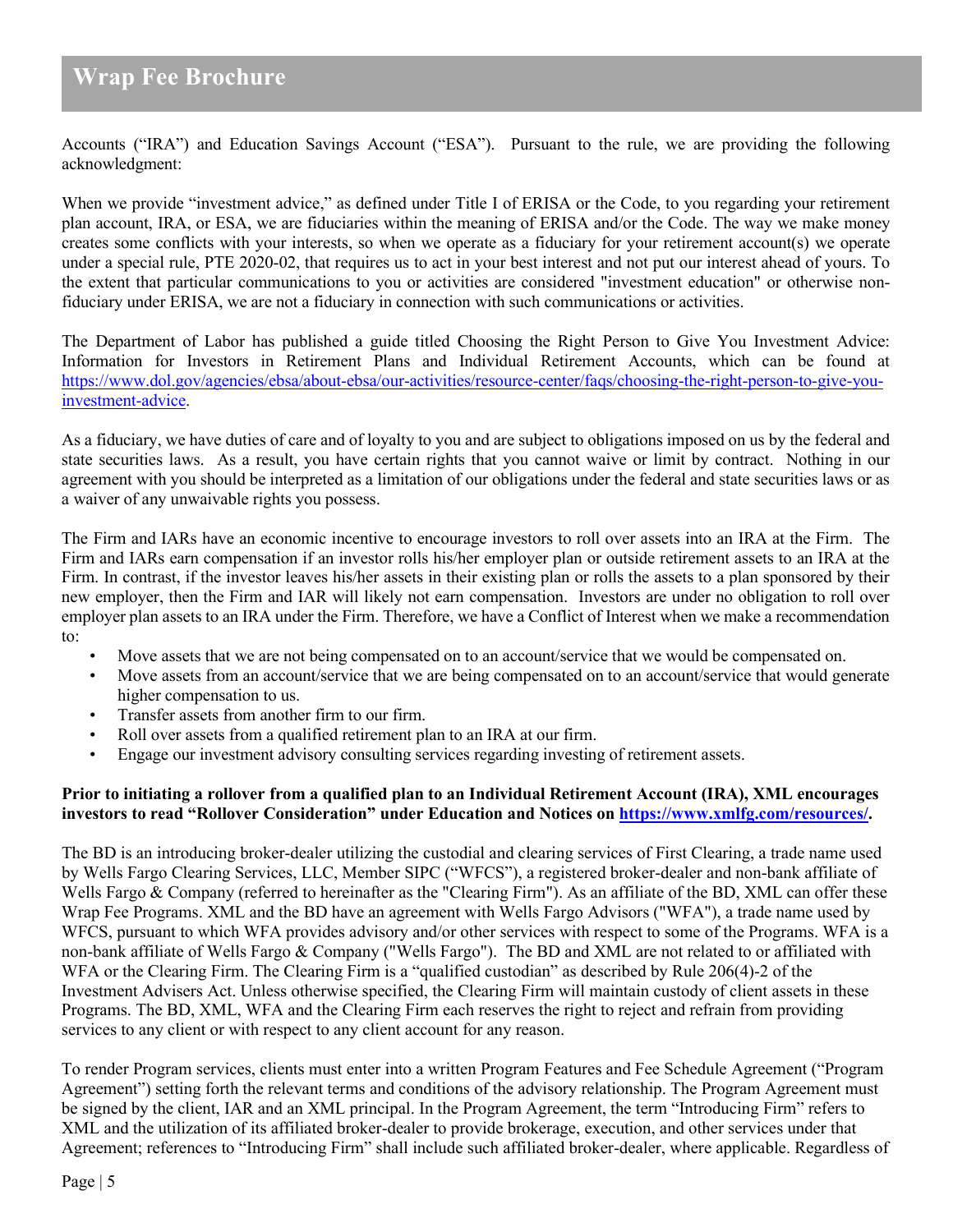which Program you select, you will retain the right to: (1) withdraw securities or cash; (2) vote on shareholder proposals of beneficially owned security issues, or delegate the authority to vote on shareholder proposals to another person; (3) be provided in a timely manner with a written confirmation or other notification of each securities transaction, and all other documents required by law to be provided to security holders; and (4) proceed directly as a security holder against the issuer of any security in your Account and not be obligated to join any person involved in the operation of the applicable Program, or any other client of the applicable Program, as a condition precedent to initiating such proceeding.

Program services encompass: exchange listed securities; over the counter and foreign securities; rights and warrants; corporate, municipal and U.S. Government debt securities; securities options; partnership interests involving real estate, oil and gas investments; real estate investment trusts ("REITS"), mortgage backed securities; certificates of deposit; commercial paper; exchange-traded fund shares; closed-end mutual funds shares; open-end mutual fund shares, including load-waived mutual funds, money market funds and, with respect to the PIM and Asset Advisor Programs, the ability to hold other types of securities and brokerage products.

As a minimum criterion for providing advisory services, the IAR must have satisfactory past business experience, plus the required industry examinations and jurisdiction registrations, as applicable. Unless they possess equivalent satisfactory portfolio management experience, IAR's serving as the PIM portfolio manager must attain our approval.

As the IARs are also broker agents with the BD as such, they can offer brokerage products and services. You should discuss with the IAR the anticipated trading activity, service level needs and type of investments when considering between a brokerage arrangement or fee-based Advisory and among the Wrap Programs themselves when assessing your total overall costs and needs. Programs typically assume an average level of trading activity. You would end up paying more in a Wrap Fee structure than in a brokerage-commission based account under certain circumstances, such as prolonged periods of inactivity or when holding illiquid investments. As common with financial institutions, we and the IAR reserve the right to reject to accept or continue to service an account without providing a reason.

As described herein in the section titled "Other Financial Industry Activities and Affiliations", XML offers a variety of advisory services. The individual advice given and actions taken in performing our duties to one client will typically differ from those taken with other clients and/or clients engaged in other XML or BD services. Additionally, there are times that we are limited in our ability to divulge or act upon certain information related to a specific security as a result of the BD or XML trading restrictions, which can be for a variety of reasons, or if an IAR is in possession of material non-public information related to a security.

# **Our Right to Terminate or Prohibit Service**

We reserve the right to terminate our services with a client (i.e. natural person, entity or associated person of an entity) should we discover or have a reasonable belief that he/she/it; is or attempting to conduct reckless activity; withholding material information; deceiving us; has provided misleading information; is conducting illegal activity; is using funds derived from illegal activity, including insurance fraud or tax evasion; is conducting activity we are unwilling or unable to support or which we do not have policies and procedures to address or are not properly licensed to conduct per FINRA or SEC rules and regulations or a respective state regulatory division; is causing an unreasonable or disproportionate burden on our firm resources; is creating a hostile or threatening environment for our employees or officers; or should we believe is violating Anti-Money Laundering laws or the U.S. PATRIOT Act.

#### **Fees and Compensation**

A portion of the Wrap Fee will be paid to the servicing IAR in connection with providing investment advisory services. This compensation could be more or less than an IAR would receive if you paid separately for investment advisory services in a non-wrap fee structure.

The Programs described in this brochure apply a Program Fee on Eligible Program Assets that covers our advisory, services, most trading execution, custodial transactions, and reporting services. XML currently does not implement a firm wide Wrap Fee schedule. However, default Program fees are indicated on the Program Agreements, but are negotiable. For transactions in Excluded Assets, you will pay all usual and customary brokerage commissions, transaction fees and other charges. Excluded Assets are not included in the calculation of the Program Fee. Commissions and fees on Excluded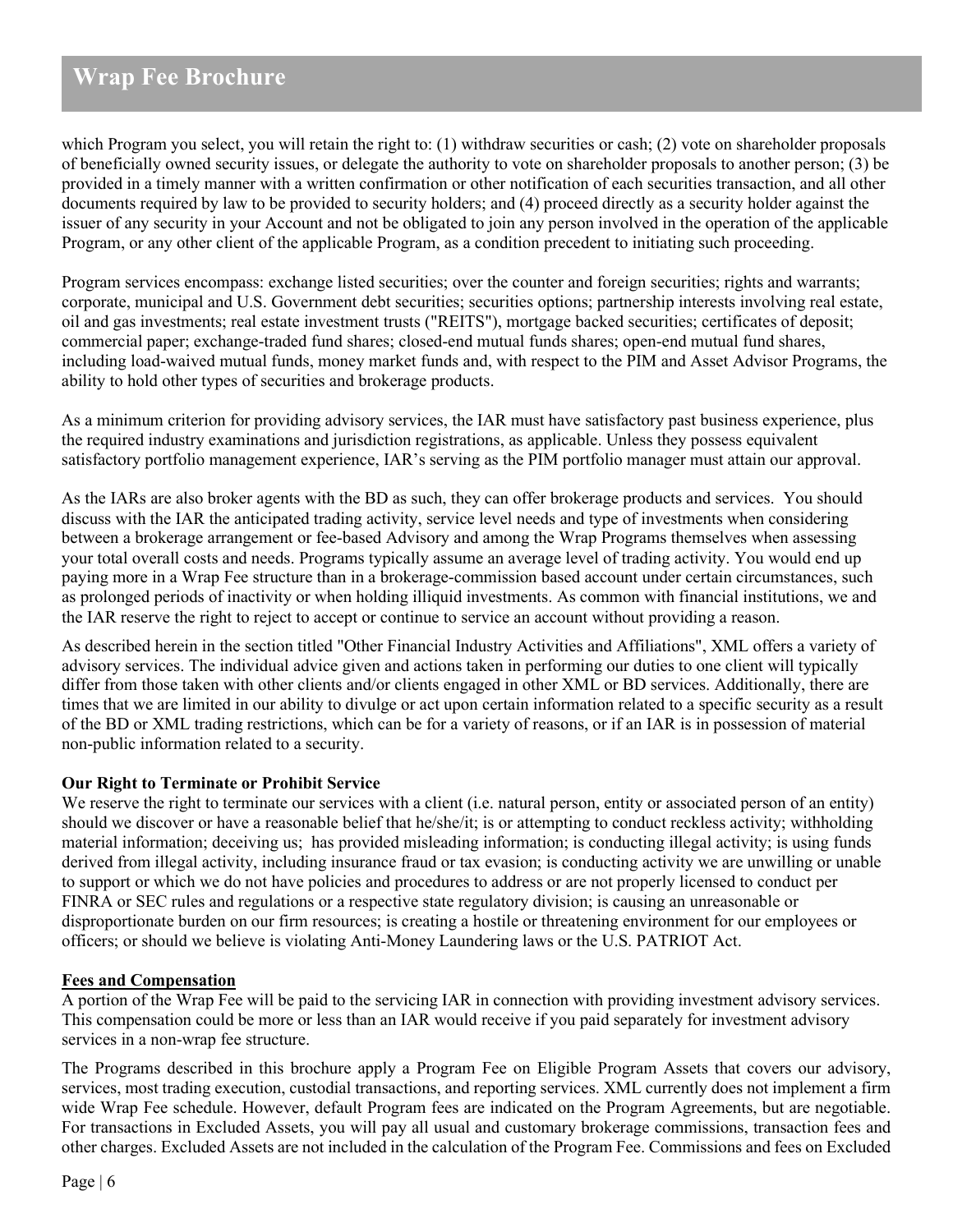Assets and other charges will be assessed against your Account on or about the transaction date or another date when assessed by us or the Clearing Firm. Refer to the Program Agreement for details on fee exclusions, calculations, refunds and other information.

The IAR's themselves must structure the servicing of clients for efficiency and in accordance to their professional capabilities. The IAR considers many factors when recommending the Program Fee including: the amount of household assets under management, projected assets, the complexity of the investments, expenses applied that are not covered by the Program agreement, number of household accounts, account investment objective, anticipated transaction level, account position composition, pre-existing/legacy client relationship, account retention and special considerations for non-profit or charitable organizations, relationship interactions, financial and retirement planning and consulting considerations, and the anticipated service demand by XML. The IAR's are professionals who are compensated for their advisory experience, guidance, knowledge, professional management services and the implementation of those recommendations and service requests. This includes services and recommendations that do not result in action taken. As an example, an annual investment review resulting in no recommended changes still required the time and work of the IAR.

Clients will pay different Program Fees across the firm and by the servicing IAR. Although we want all our clients to make money and reach their goals, much of the nature of investing is out of our control, we cannot predict the future, market conditions and performance will vary, and the Program Fee will be applied regardless if you make or lose money. Many of the IARs work independently from one another. They have their own style of service and their investment approach may differ from opinions expressed by the firm or other IARs. The Program Fee is asset based on a declining scale. This is a common approach in the industry, meaning the higher the assets, the lower the fee percentage, and vice versa, the lower the assets, the higher the fee percentage. For example, a household with assets over \$2 million will likely pay a lower fee percentage than an account with \$50,000. IARs usually offer their immediate family or related accounts a lower or no-fee option or choose to cover the Program costs themselves.

When discussing fees and our compensation, and the associated conflicts, we feel it is important for you to understand our costs and expenses and those related conflicts. Through XML's relationship with the affiliated BD, XML is charged a Platform Fee to utilize the services of the BD and the Clearing Firm's Advisory Program Platform. The Platform Fee supports the administrative services provided to us by the BD and Clearing Firm to maintain and operate the Programs. This Platform Fee expense pays for the billing of your Program accounts, the processing of our account instructions, performance reporting made available to you and us, and a limited amount of trading costs for trades in the Programs. Asset Advisor, CustomChoice and PIM, allow an allotted number of trades for us per year. This is an expense to us and the IAR, Expenses for the Platform are negotiated by the BD with the Clearing Firm. The Platform Expenses are structure as a basis point percentage of the Program Fee. It is a tiered, sliding schedule applied to the first \$100k, \$101k-\$250k, \$251k-\$500k, \$500k-\$1mm and \$1mm plus. For example, the expense applied to us is a basis point percentage on the first \$100,000, and a reduced percentage on the next \$101,000-250,000 and so on. NOTE: Clients who have legacy accounts or transferred to XML as a result of a merger or new advisor joining XML may be granted an exception to thisfee schedule.

The Clearing Firm expenses not covered in the Program, are generally deducted from the IAR's gross compensation unless there is an arrangement between the IAR and XML to cover such expenses. These expenses include, directing trades other than through the Clearing Firm, foreign receive and delivery fees for foreign securities, trade corrections, and clearing and execution costs over the allotted number of trades. This creates a conflict for the IAR as their compensation will be reduced by the expenses applied to them and thus have an incentive not to engage in the actions that would trigger these expenses. Please discuss with the IAR if you would like to trade, foreign securities or foresee a higher level of trading over the allotted amount per year. The allotment includes both solicited and unsolicited trades, so your trade requests will apply to this count.

The IAR is assessed a monthly expense for Program accounts with values below \$50,000. This creates a conflict as the IAR's expense to maintain these accounts will be higher, thus the Program Fee recommended would need to factor this expense. For account balances below \$50,000, please discuss the options available with your IAR.

Program Fees are calculated on Eligible Assets, the billable asset value and fee calculation methodology is detailed in the Program Agreement. The Program Fee does not cover the internal expenses of the investments themselves such as: the internal expenses found with exchange traded funds (ETFs), closed-end funds or open-end mutual funds held in the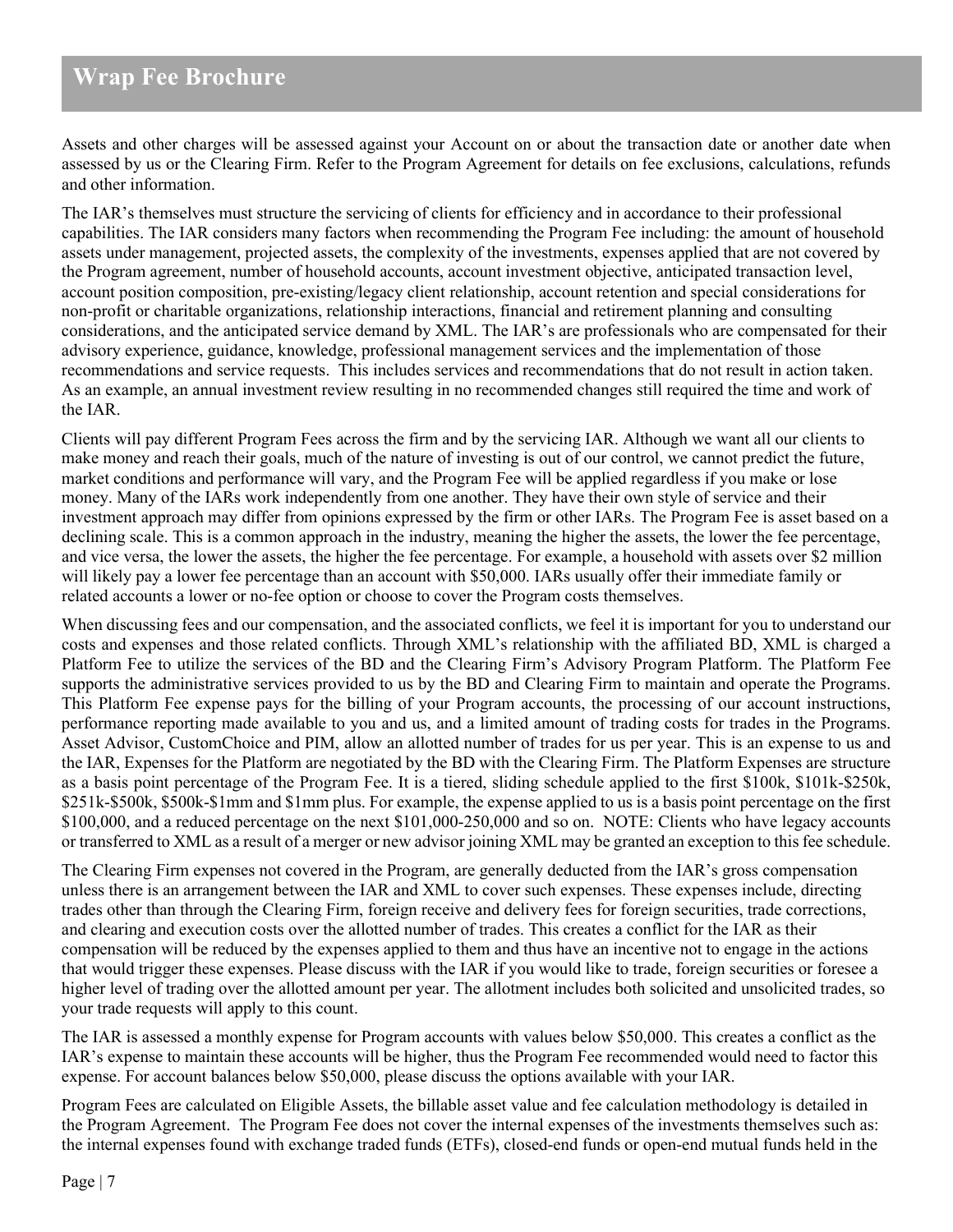account. It also does not cover some trading fees when portfolio manager are selling currently held securities to prepare an account for entry into their investment model, customary custodial account and service charges. These are born by the investor and are in addition to the Wrap Fee. Refer to the Program Features and Fee Schedule of your Program Agreement for more details regarding fee calculations and costs not covered by the Program Fee. **Please refer to the custodial brokerage account Client Agreement which includes a Schedule of Client Fees for account related terms, charges and service fees.**

The initial Program fee is calculated as of the date that the account is accepted into the Program and covers the remainder of the calendar quarter on a prorated basis. There is usually a short delay between inception and initial transactions. Subsequent fees will be determined for calendar quarter periods and shall be calculated per the Program Agreement. For clarity, the Program fee is assessed on cash and cash equivalents, on accrued but unpaid interest, and also on margin or other borrowing balances as included in the market value on which fees are assessed.

No fee adjustment will be made during any fee period for appreciation or depreciation in the value of the assets in your account during that period. Your account will be charged or refunded a prorated quarterly fee on net additions or net withdrawals in the account during a month if the net addition or net withdrawal would generate a fee or refund of at least \$40 for that quarter. Fees will be assessed in the month following the net addition or net withdrawal. XML shall not be compensated on the basis of a share of capital gains upon or capital appreciation of the funds or any portion of your funds. When there is a change to the Wrap Fee, the request must be made in writing and accepted by XML. The Wrap Fee previously in effect shall continue until the next billing cycle effective date.

The typical account fee range for each Program is set forth below. If a minimum quarterly fee is applied, it will be detailed in the Program Agreement.

# **Annual Program Fee**

# **I. Asset Advisor**

Asset Advisor is a non-discretionary, client-directed investment advisory program. While the IAR serves as the portfolio manager, the client ultimately makes the investment decisions regarding what to buy, sell and hold within the account. Allowable assets include; Stocks, Bonds, Cash Alternatives, Mutual Funds, ETPs, ADRs, CDs, Options, Rights and Warrants, Advisory UITs, Advisory Alternative Investments, and thousands of No-Load, Load Waived, Fee Based and Institutional Share Class Mutual Funds. The annual Program Fee, which is negotiable, typically ranges from 1.00 – 1.75%.

# **II. Custom Choice**

Custom Choice is a non-discretionary client-directed mutual fund wrap program. The Program is designed to help you allocate your assets among thousands of No-Load, Load Waived, Fee Based and Institutional Share Class Mutual Funds in accordance with your individual investment objective. Allocation can be constructed from a broad universe of institutional share class, no-load and load-waived mutual funds. The annual Program Fee, which is negotiable, typically ranges from 1.00 - 1.75%.

# **III. Customized Portfolios**

Under the Customized Portfolios Program, we will assist you in selecting a separate account management ("SMA") style offering three types of investment approaches managed through Wells Fargo Bank, N.A. ("WFB") or Wells Fargo Investment Institute, Inc. ("WFII"), including fixed income portfolios ("the Bank Managed Portfolios") and the option portfolios ("WFII Managed Portfolios"). The *Fixed Income Strategies Team ("FIST") Portfolios* is a SMA program managed by WFII fixed income specialists for clients looking for personalized fixed-income portfolios. The *Custom Option Strategy* provides the potential for additional cash flow or risk management through covered call, protective put and collar strategies on existing stock positions. Designed to be tailored to the unique needs of the client and the stocks they own. Managed by WFII . The *Short-Term Asset Management ("STAM") Portfolios* is a SMA program managed by WFB fixed income specialists for clients looking for personalized fixed-income portfolios. **Please refer to the WFA SMA Wrap Fee Brochure for more information and specific details regarding this Program.** The annual Program Fee, which is negotiable, typically ranges from 1.50 - 2.50%. Note: This Program has a higher platform expense applied to XML than all the other Programs. The third-party manager fee is also deducted from the Program Fee and therefore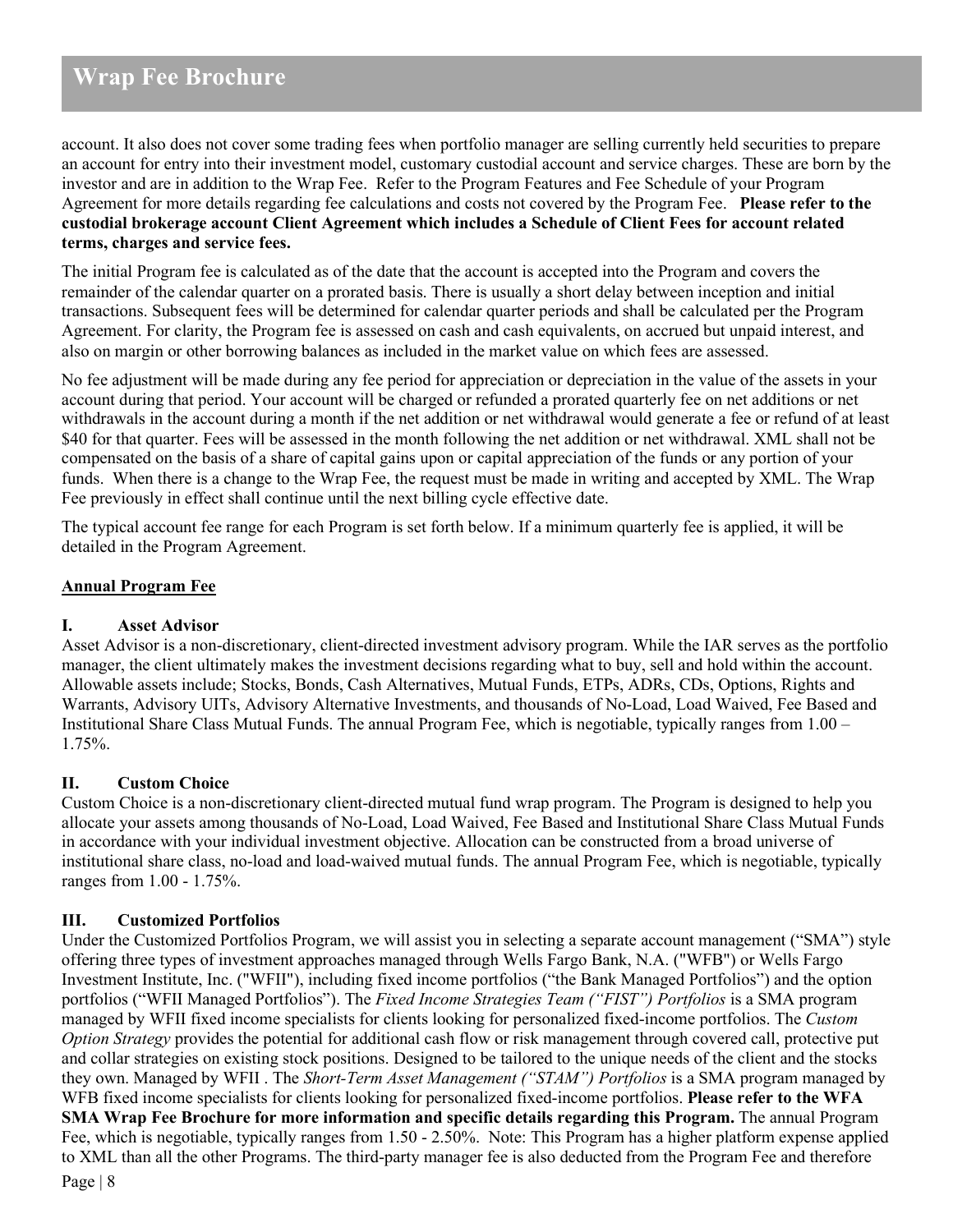the Program Fee applied for this Program will likely be higher than the Program Fees that would be applied for other Programs that do not utilize a third-party manager. This creates a conflict as the IAR will receive a lower percentage of the Program Fee than they would with another Program.

# **IV. FundSource®**

This is a discretionary mutual fund advisory program with portfolios constructed of load-waived, no-load and institutional share class mutual funds. IARs can also create a tailored allocation for clients using the WFII's recommended funds in FundSource Customized Blends. The Optimal Blend and Customized Blends offer automatic fund replacement as well as auto-rebalancing.

**Please see the Program Wrap Fee Brochure for a description of the services and information applicable to this Program**. The annual Program Fee, which is negotiable, ranges from  $1.00 - 1.50\%$ .

### **V. Personalized Unified Managed Account - (Personalized UMA**)

This offers a broad selection of one or more SMA programs, and/or a combination of mutual funds and ETFs – all in one account. A single or Multi strategy is available under one Program Agreement. The Personalized UMA programs can utilize a third-party manager based on strategy(ies) selected. **Please refer to the separate Brochure for more information and specific details regarding the Program selected.** The annual Program Fee, which is negotiable, typically ranges from 1.00 - 1.90%. The third-party manager fee is deducted from the Program Fee and therefore will likely be higher than the Program Fee applied for Programs that do not utilize a third-party manager. This creates a conflict as the IAR will receive a lower percentage of the Program Fee than they would with the other Programs that do not pay a third-party manager fee.

# **VI. Private Investment Management (PIM®)**

PIM is a discretionary program where the IAR serves as the portfolio manager. PIM is offered to financial advisors with prior portfolio management experience and allows them to determine the asset allocation and securities selection in conjunction with the client's account objective. IAR's may incorporate the use of model portfolios and the use of rebalancing techniques. PIM is designed to give the IAR flexibility in developing an investment management program suitable for a diverse mix of clients. Allowable securities include stocks, bonds, cash, Program eligible mutual funds, ETFs, CEFs, fee based UITs, CDs and covered options. Program eligible mutual funds include, at any given time, asset allocation funds, alternative strategy mutual funds or other select funds that utilize derivatives, short-selling, leverage and other strategies to meet stated investment objectives, enhance diversification, hedge risks, accentuate returns or facilitate certain market exposures or more dynamic allocation changes. Individual PIM Portfolio Managers develop specific investment strategies using a mix of these analytic methods. They also establish quality and concentration requirements to provide overall discipline. Such strategies ordinarily include long and short-term securities purchases and, depending on your objectives and the IAR's investment philosophy, supplemental covered option writing. In special circumstances, the strategies also include margin transactions, other option strategies and trading or short sale transactions. The standard PIM fee schedule is based on program eligible assets. The annual Program Fee, which is negotiable, typically ranges from 1.00-2.50%.

# **VII. Private Advisor Network (PAN)**

Private Advisor Network is designed to give our clients direct access to professional money managers and their investment services. Each account is managed separately and distinctly, not as part of a pooled fund. This is a dual contract program in which the client signs an agreement with FCCS and the money manager. **Please refer to the applicable managers separate disclosure brochure. Unlike the other Wrap Programs, the third-party manager fee applies/bills their fee separately and is in addition to the Program Fee of the IAR. Therefore, your total expenses will likely be higher than other Wrap Programs that do not utilize a third-party manager.** This creates a conflict as the IAR will likely receive a lower Program Fee than they would with other Programs if they were the portfolio manager. The annual Program Fee, which is negotiable, typically ranges from 1.00-1.50%. Refer to the respective manager's disclosure document and management agreement for service and fee details.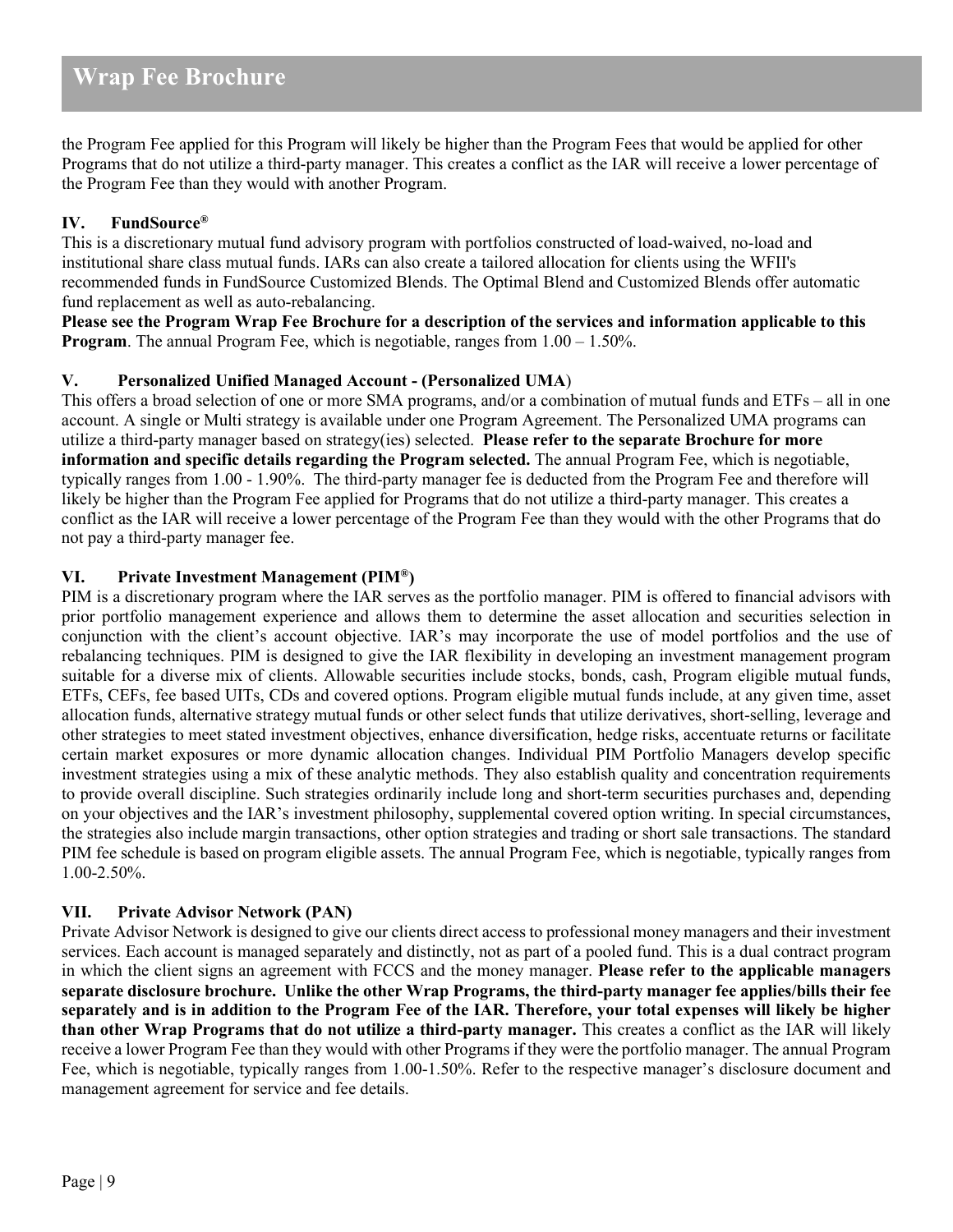### **Prospectus Delivery**

For Programs that use a manager with discretionary authority and are responsible for the day-to-day management of the account prospectuses for funds registered under the Investment Company Act of 1940 will be delivered to that respective manager instead of the accountholder directly. Accountholders may request a prospectus by emailing a request to  $\frac{\inf(0, \text{cm})}{\inf(0, \text{cm})}$ .

### **Other Fees**

#### **Account Fees**

The Program Fee does not include customary account and custodial service fees such as the annual IRA fee, inactive account fee, fee for checks, wire fees, insufficient funds fee, foreign financial transaction taxes when applicable, other fees required by law and other account activity fee. **Please refer to the brokerage account Client Agreement and the included XML Securities Schedule of Client Fees.**

#### **Use of Money Market Funds**

Cash balances in your account could be invested in money market mutual funds. As a shareholder of a money market fund, you will bear a proportionate share of the money market fund's expenses, in addition to the Program Fee. In a low interest rate environment, the yield that you earn on cash and cash alternatives, including cash sweep funds, CDs and money market funds may not offset advisory fees. In some instances, the effective yield of the investment could in fact be negative. *Refer to the Cash Sweep information within this document under "Client Referrals and Other Compensation".*

If you invest in foreign stocks or American depositary receipts ("ADR"), you are typically subject to foreign tax withholding on the dividends paid or interest earned. An ADR represents underlying shares of a foreign corporation which are held and issued by a U.S. bank. While ADRs are traded on U.S. markets, the income and tax withholding are subject to the rules and regulation of the foreign tax authorities with jurisdiction over the underlying corporation. When dividends or interest is paid to investors on foreign securities, the tax authorities for that country require the payor to withhold taxes for certain foreign investors. This can negatively impact the rate of return on your investment. In some instances, U.S. clients are eligible to reclaim a portion of foreign taxes that are withheld and/or receive a preferential foreign tax rate on foreign securities by filing specific tax forms seeking such relief. We are neither legal nor tax professionals. Please consult your tax advisor for specific information on foreign tax withholding, your eligibility to reclaim a portion of taxes withheld and/or receiving a preferential foreign tax rate and the costs associated with these filings.

You will incur any usual and customary brokerage charge and fee imposed on transactions in Excluded Assets which can include (i) odd lot differentials and transfer taxes; (ii) charges imposed by broker- dealers and custodians other than the BD or the Clearing Firm; (iii) offering discounts, commissions and related fees in connection with underwritten public offerings of securities; (iv) margin interest and operational fees and charges; (v) IRA fees; and (vi) any redemption fees, exchange fees and or similar fees (among which SEC fees are included) imposed in connection with mutual fund transactions. The BD and the IAR are eligible to receive the commissions and sales charges regarding the securities deemed Excluded Assets.

#### **Costs of Investments - Mutual Funds**

In addition to the Program Fee, as a shareholder of an open-end mutual fund, closed-end fund or exchange traded fund ("ETF"), you will bear a proportionate share of the fund's investment management fees and expenses. Mutual fund fees and expenses, including asset-based sales charges known as "12b-1 fees," vary based on the share class that is offered. Open-end mutual funds in an advisory share class have lower annual expenses than share classes that pay a sales load . Clients who purchase open-end mutual funds in other types of accounts, such as a brokerage account, typically purchase a commission share class that imposes a higher Annual Operating Expense structure, including 12b-1 fees or sales load. As a result, some clients are able to purchase a lower expense ratio advisory or institutional share class, while others must purchase a non-advisory/brokerage share class. The types of mutual funds available for purchase is dependent upon the respective relationship the Clearing Firm has with the fund company and any restrictions or minimums imposed.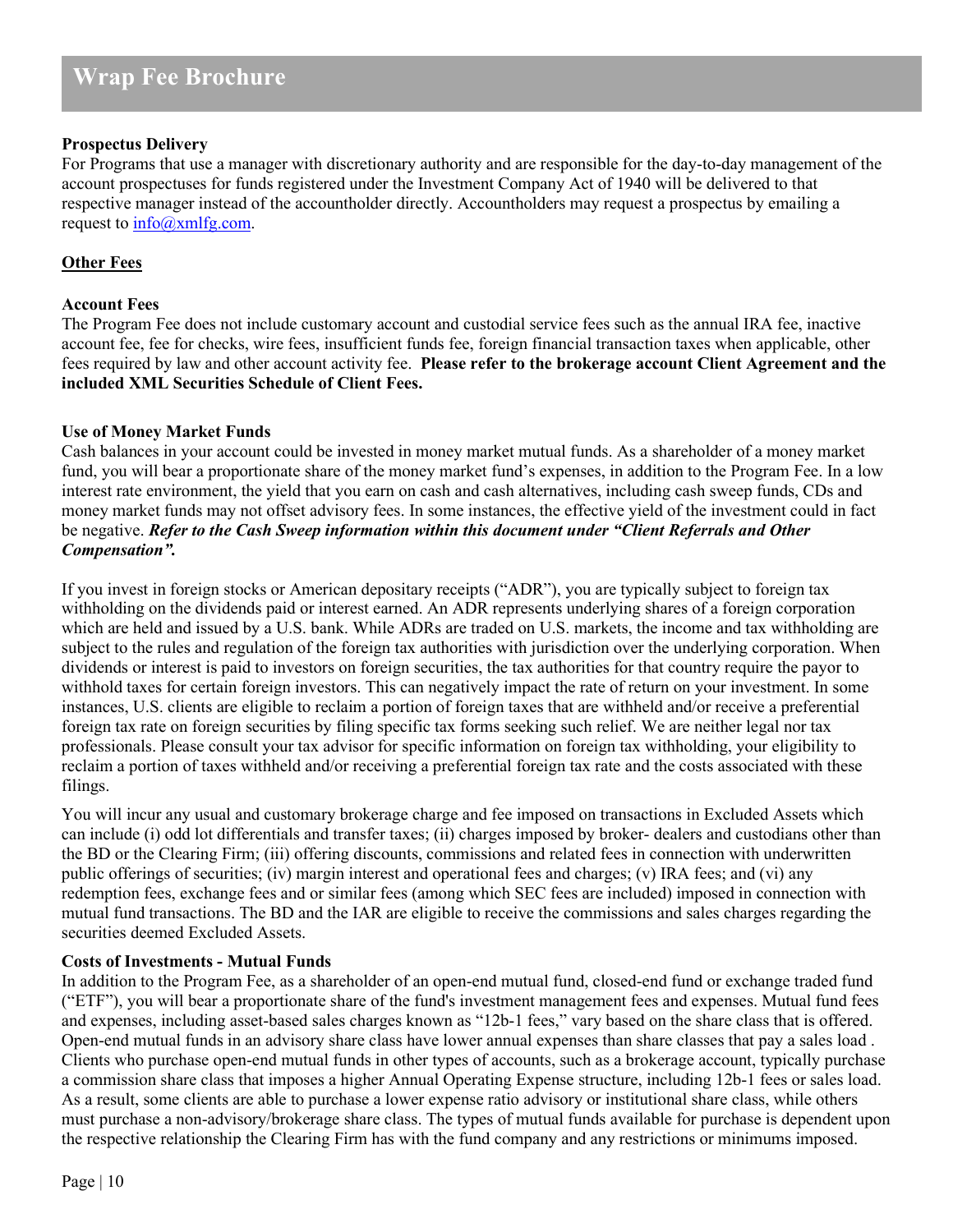#### **For more information about the respective share class offerings and the fee and expense structure, please refer to the fund's most recently published prospectus which are publicly available and provided on trade confirmations.**

You should be aware that you likely would be able to invest in money market funds, mutual funds or ETFs in a brokerage capacity via a brokerage account at the Clearing Firm or directly with a fund company that the BD has a selling agreement with without incurring the annual Program fee. If you do, however, you will not receive the Program services provided under the Program agreement in an advisor capacity. Mutual funds impose a sales load on direct investments. You will receive a prospectus for each fund purchased, as required by securities regulations. In addition, certain institutional investors can directly purchase shares of certain funds that do not charge shareholder services, subaccounting or other related fees.

When the IAR is serving as the portfolio manager, it is a common practice to utilize the Advisory Share Class Finder Tool to determine the eligible share class with the lowest expense ratio allowable by the custodian, fund company and Program guidelines. Such share classes are referred to as "institutional" or "advisory" ("advisory share class"). When an advisory share class with a lower expense ratio is made available to the Program, existing advisory share class positions will automatically convert at a designated time to the lower expense ratio share class. During the conversion process, usually  $5 - 7$  business days, trading will not be allowed in the affected positions. However, non-advisory share class holdings transferring into an account will need to be reviewed and manually converted from Excluded Assets to Eligible Assets and included in the Program fee calculation. For example: when converting an A share, the client is not eligible to convert shares if they have paid a sales load in the past 13 months. If converting a C share, any Contingent Deferred Sales Charge (CDSC) period must have expired before the request can be affected. Talk with your IAR regarding the analysis of converting an open-end mutual fund share class and how this could be beneficial to you. There are considerations other than costs and it is important to discuss the unique needs of your account such as timing of distributions and liquidity needs.

Fund companies have minimum dollar investment levels that certain mangers are eligible for in separately managed accounts. In other types of accounts, such as a brokerage and fee-based programs managed or sponsored by a third party, other share classes are used and will have varying fees, expenses and sales charges as offered by the fund companies and allowed for in the account.

#### **Account Termination**

Your account agreement can be terminated by either party at any time upon written notice. If you terminate your Agreement, you will receive a pro rata refund of the Program fee. You have the right, within five (5) days of execution, to terminate the Client Agreement without penalty. In the event of cancellation of a Client Agreement, fees previously paid pursuant to the fee schedule will be refunded on a pro rata basis, as of the date notice of such cancellation is received by the non-canceling party, less reasonable start-up costs.

If you choose to terminate your agreement with any Program, the portfolio manager or IAR can liquidate your account if instructed to do so. It is typically favorable to the client to execute trades covered by the Program transaction allotment prior to the effective date of the Program Termination. If so instructed, the portfolio manager or IAR will liquidate your account in an orderly and efficient manner. Once the Program is terminated however, the account will default to a brokerage account relationship and transaction charges will apply. You should be aware that certain mutual funds impose redemption fees as stated in their fund prospectus. You should also keep in mind that the decision to liquidate security issues or mutual funds may result in tax consequences that should be discussed with your tax advisor beforehand.

We will not be responsible for market fluctuations in your account from the time of notice until complete liquidation. All efforts will be made to process the termination in an efficient and timely manner. Factors that affect the orderly and efficient liquidation of an account might be size and types of issues, liquidity of the markets, and market makers' abilities. Should the necessary securities' markets be unavailable, and trading suspended, efforts to trade will be done as soon as possible following their reopening. Due to the administrative processing time needed to terminate an advisory account, termination orders cannot be considered market orders. It usually takes several business days under normal market conditions to process your request.

If a program account is terminated, but you maintain a brokerage account with us, the money market fund used in a "sweep" arrangement will be changed and/or your shares will be exchanged for shares of another series of the same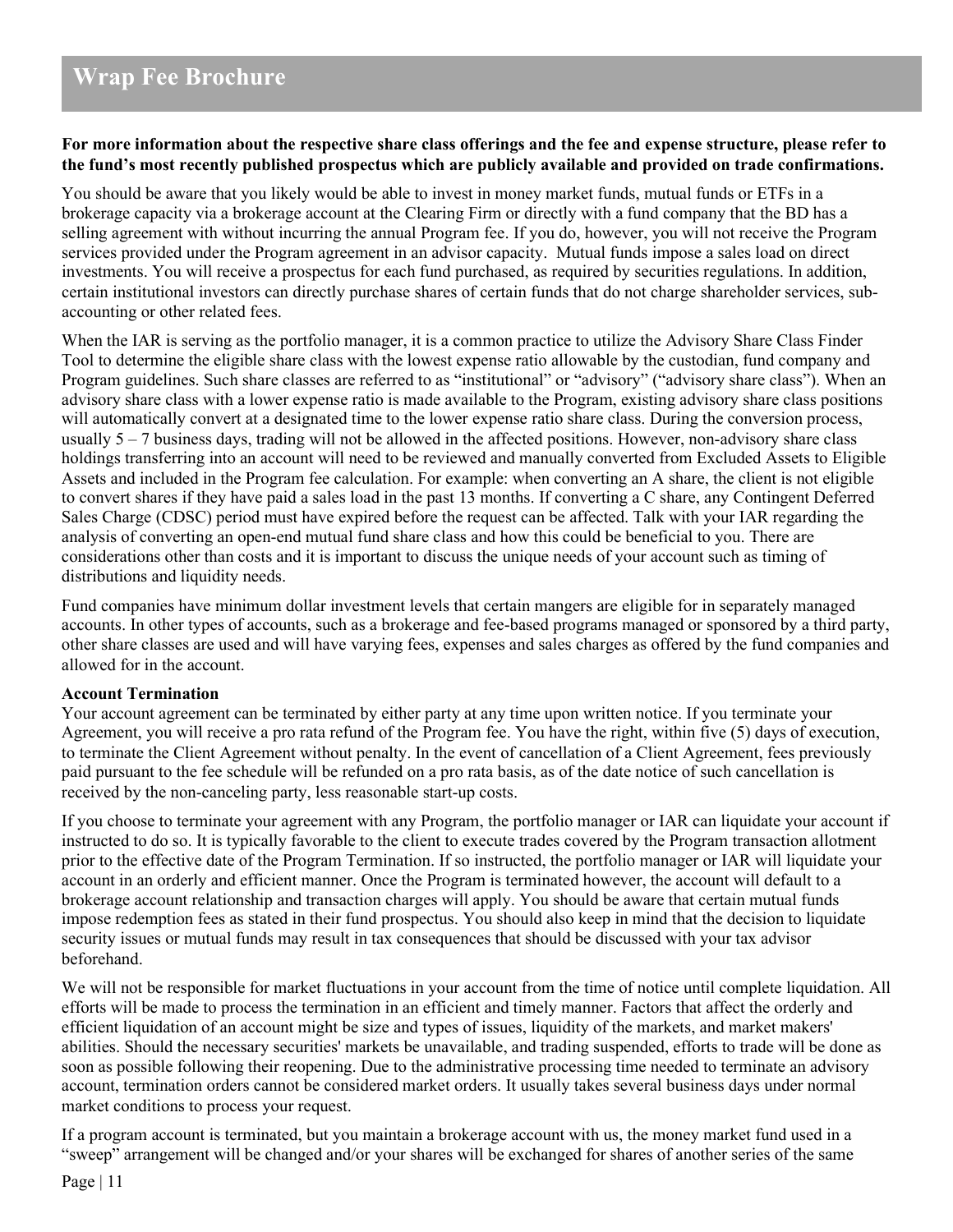fund. You will bear a proportionate share of the money market fund's fees and expenses. You are subject to the customary brokerage charges for any securities positions sold in your account after the termination of program services.

### **Additional Information - Compensation Structure**

IARs are compensated based on a tiered firm level pay out on a net percentage basis of both their XML advisory compensation and their compensation earned through the BD, including in their capacity as an insurance agent. As their revenue increases so does their percentage payout tier. The IARs are able to provide securities brokerage products and services under separate commission-based arrangements in their capacity as a broker agent of the BD. IARs who are also insurance producers, are able to offer insurance products in their capacity through the BD. This compensation is separate and in addition to compensation they receive for performing advisory service under XML and brokerage sales and services through the BD. **Refer to the IAR's 2B Supplement Item 4 Outside Business and Item 5 Additional Compensation for more information which is located on<https://www.xmlfg.com/our-team>**. This creates a conflict as they could be incentivized to increase their compensation for their financial gain. As an IAR approaches the next level tier in their payout grid, this could create an incentive for them to generate additional revenue. We mitigate this by having a heightened supervision system in place for IAR's who are within ten (10) percent of reaching their next tier compensation level. Please talk with the IAR about their recommendations and to ask them about their compensation and how it could be affected by you engaging their advisory service and other services.

On the account level, XML and the IAR servicing your Program receive a percentage of the Program Fee. As previously mentioned, the higher the Eligible Assets the lower the Platform expense that is applied. This creates a conflict as there is an incentive for the IAR to consolidate Eligible Assets into one account to lower their Platform expense. This is mitigated in that if a collection of accounts of owners related to one another can be aggregated, into what is termed a household, and that meets certain waiver criteria, the account owner(s) are eligible to receive a waiver for certain custodial annual fees: Investment Account, Uniform Gifts To Minors Act ("UGMA") account, Advantage Account and custodian IRA annual fees.

# <span id="page-11-0"></span>**Item 5 – Account Requirements and Types of Clients**

XML offers Program services to retail investors. Per the definition of Form ADV, Part 3 Form CRS, retail investors are a natural person, or the legal representative of such natural person, who seeks to receive or receives services primarily for personal, family or household purposes. This includes individuals, including high net worth individuals, trusts and estates. We also provide Program services to corporations, business entities, associations, charitable organizations, and trusts and estates not considered retail investors, as mentioned above. Based on our service model and infrastructure, we feel that investors who wish to regularly direct trades, such as on a daily or weekly basis, may not be best suited for discretionary portfolio management services. Likewise, investors with high cashflow demands that create a frequent and constant inflow and outflow of funds, place a disproportional higher operational burden on our operations and can inhibit us from providing the portfolio management services to the best of our ability.

XML does not establish a minimum asset requirement for a Program. However, the Clearing Firm and respective thirdparty managers have set recommended minimum accounts sizes. The Clearing Firm, IAR and third-party manager have the right to decline to accept an account or an account below the minimum. Each custodian has Program value thresholds that trigger additional or higher fees for low account balances or inactive accounts.

| <b>Program Name</b>                                     | <b>Minimum Account Size</b>            |
|---------------------------------------------------------|----------------------------------------|
| <b>Personalized UMA- Multi Strategy</b>                 |                                        |
| Optimal Blend                                           | \$200,000 or portfolio minimum         |
| Custom Blend                                            | \$10,000 subject to investment minimum |
| <b>Personalized UMA Single Strategy</b>                 |                                        |
| SMA, CAAP Plus and Tactical ETF & Customized Portfolios |                                        |
| Equity strategies                                       | \$50,000                               |
| Allocation Advisors strategies - ESG Aware, Tactical    |                                        |
| Active/Passive and Intuitive Investor ETF               | \$10,000                               |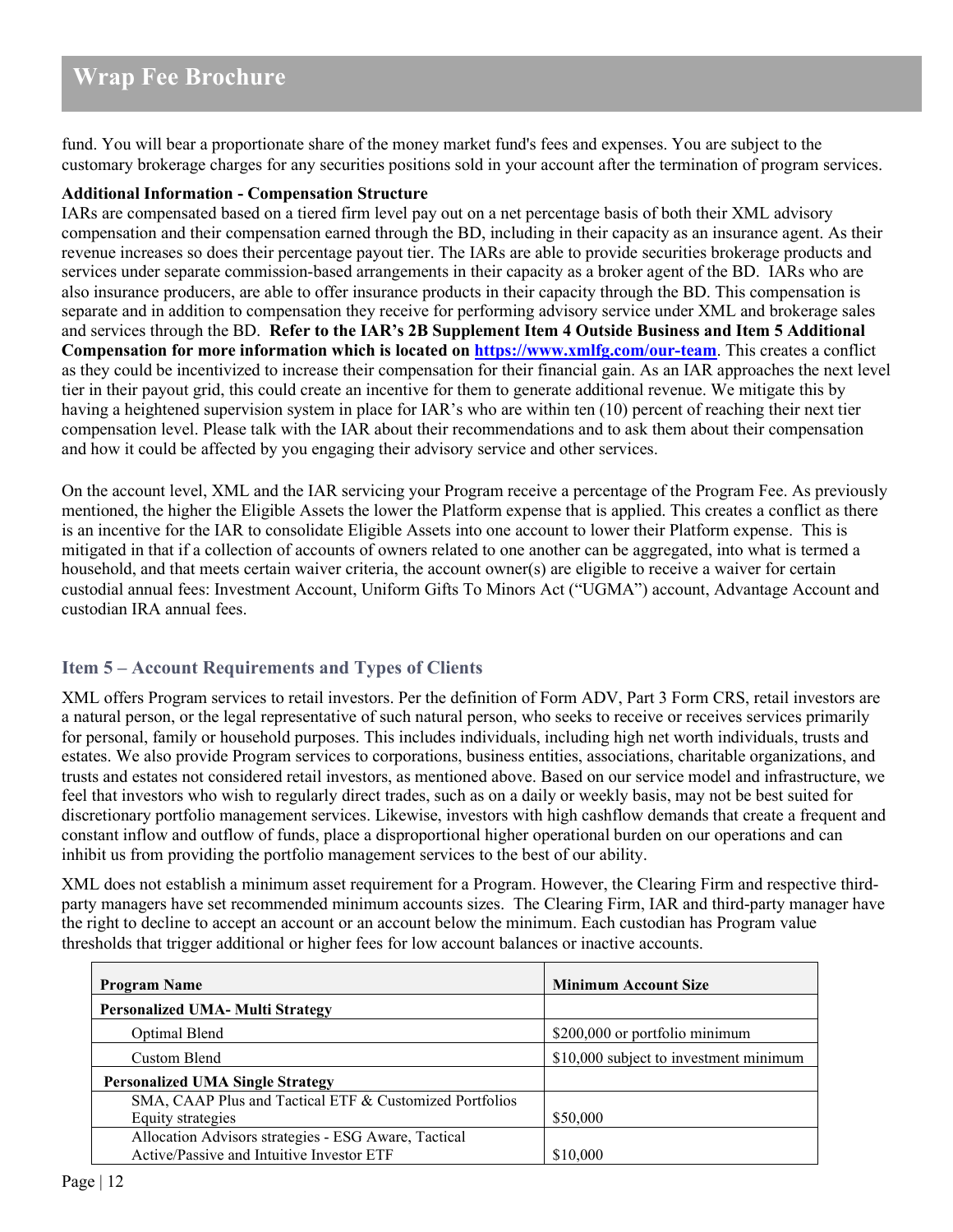| Allocation Advisors strategies - Strategic ETF, Active/Passive,<br>Morningstar Strategic ETF, Morningstar ETF, Laffer Global and |             |
|----------------------------------------------------------------------------------------------------------------------------------|-------------|
| Laffer Dynamic U.S. Inflation                                                                                                    | \$25,000    |
| Compass Asset Allocation strategies – all but aggressive growth                                                                  | \$250,000   |
| Compass Asset Allocation strategies – aggressive growth                                                                          | \$150,000   |
| <b>Customized Portfolios Equity strategies</b>                                                                                   | \$50,000    |
| FundSource Optimal Blend                                                                                                         | \$25,000    |
| FundSource Foundations Optimal Blend                                                                                             | \$10,000    |
| FundSource Offshore SEI Optimal Blend                                                                                            | \$25,000    |
| Private Advisor Network (PAN) - subject to Manager's minimum                                                                     | \$100,000   |
| <b>Private Investment Management (PIM)</b>                                                                                       | \$50,000    |
| <b>Customized Portfolios</b>                                                                                                     |             |
| Taxable Fixed Income & Tax-exempt                                                                                                | \$2,000,000 |
| Short term asset management & Option Premium Income                                                                              | \$5,000,000 |
| <b>Custom Option Portfolio</b>                                                                                                   | \$250,000   |
| <b>Asset Advisor</b>                                                                                                             | \$25,000    |
| <b>Custom Choice</b>                                                                                                             | \$25,000    |
|                                                                                                                                  |             |

*Under certain circumstances the minimum initial investment required to participate in a Program may be waived.*

# <span id="page-12-0"></span>**Item 6 – Portfolio Manager Selection and Evaluation**

Through the Clearing Firm's expansive platform, program offerings, operational resources and portfolio management resources we feel these Programs enable us to offer portfolio management services to meet our client's needs, our business model, firm infrastructure and fiduciary obligations. The resources and operational support of the Clearing Firm, suite of Programs, research and due diligence capabilities and product and manager offerings are extensive.

Your IAR will need to assess your needs as discussed herein to make a Program(s) recommendation. There are numerous and evolving conditions and aspects to the Programs as well as outside influences such as market conditions, new industry products and other material factors. The conflict associated with the IAR's compensation between one Program from another is mitigated in that his/her expense is consistent across all Programs with the exception of the Customized Portfolios, as noted above and is a unique Program with high minimum account sizes. The IAR's evaluation involves all or a combination of utilizing reputable third-party research reports and rating services (such as Morningstar), available research and publications about the managers, performance history, portfolio holdings, investment philosophy, commentary provided by the manager, the IAR's own experience and other resources to support the IAR's comfort level with the Program. We utilize the due diligence of the outside managers participating in the respective Program regarding their investment professionals. However, even as we monitor the relationship, should the client's need change or the IAR begins to have concerns about a manager's ability, changes then will likely be recommended. While conditions, facts and circumstances that were known at the time lead to a change, and perhaps a new course of action or recommendation we cannot be held to the benefit of hindsight and ask our clients to respect the reality that of how decisions are made at a given point in time.

We prefer to perform semi-annual or at least annual reviews with clients to confirm the portfolios are in alignment with stated investment objectives. We ask that you be responsive to our requests to discuss your Programs and financial matters. We cannot perform our services to the best of our ability without your input, responding to our requests for transaction approvals, communicate material changes in your financial profile, or to provide material information that could reasonably impact our recommendations. During reviews, we can evaluate a portfolio's performance relative to its benchmark, your needs and if the account is meeting the investment objective. However, each IAR is a unique individual, and they are only able to provide services to the best of their ability, knowledge and experience. They each have their own strengths and weaknesses and their service levels will vary. Some IARs have the ability to manage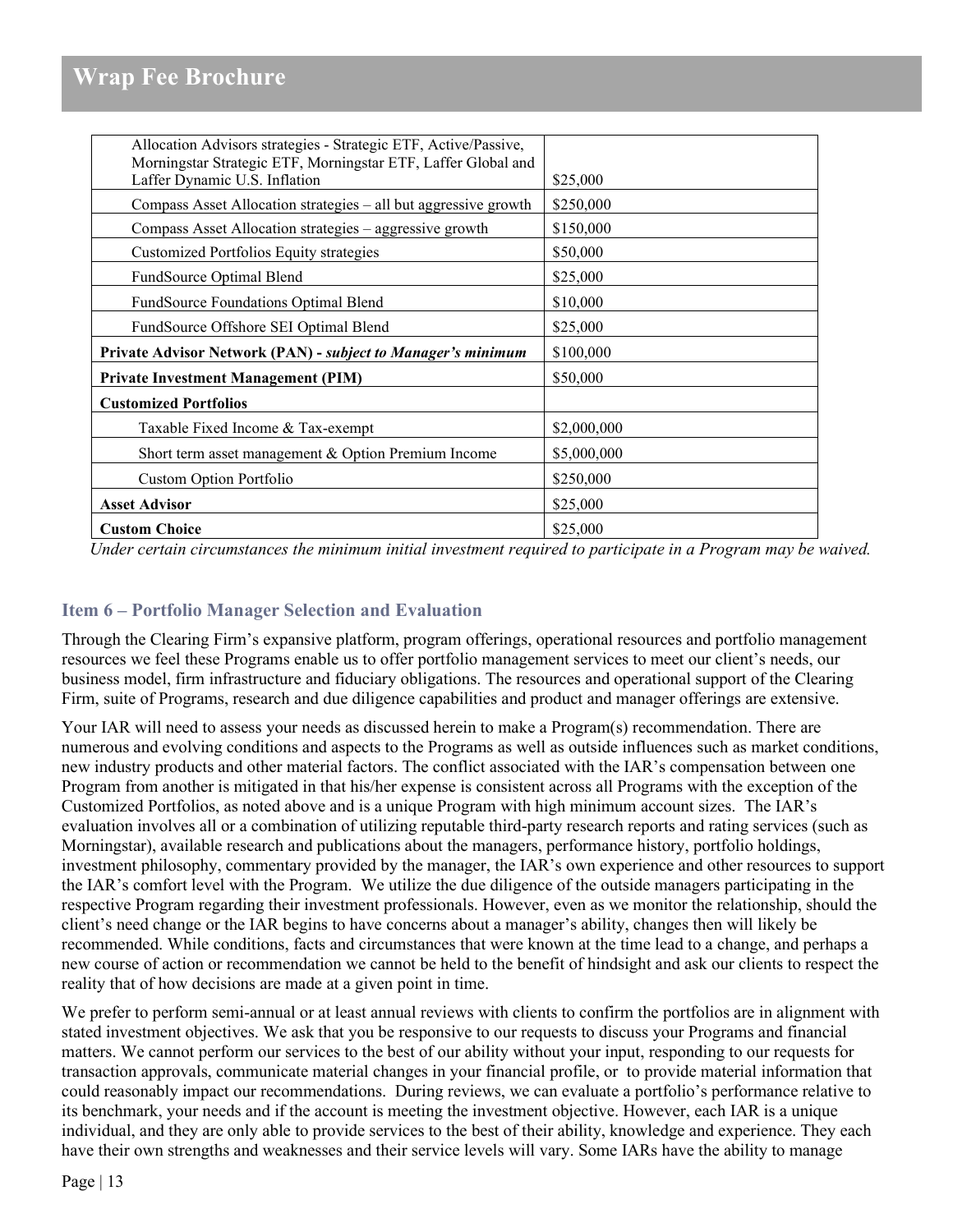advisory accounts on a discretionary basis, under the PIM Program and some IARs do not wish to offer this level of service. Clients also have the option to impose restrictions regarding the type of investments they wish to use and should bring these to the attention of their IAR in writing.

We utilize the performance reporting features available to us through the custodial portals. These reports are generated through report settings and default settings that enable only limited reporting parameter adjustments by the IAR. Performance information may not be calculated on a uniform and consistent basis. We also utilize popular, third-party software for financial planning and to formulate some of our recommendations. We cannot verify the accuracy or compliance standards for all third- party reporting programs, as much of the functionality is out of our control.

#### **Non-Discretionary Service Limitation**

When you utilize a non-discretionary, client-directed Program you must be willing to accept that the IAR cannot effect account transactions without obtaining your verbal or written consent. Thus, in the event of a significant, time sensitive market occurrence, should you be unavailable, the IAR will be unable to effect account transactions (as they would be authorized to do so for an account which they have discretionary trading authority).

### **Limitations in Service**

Should a client move to a state or jurisdiction which the Firm, our IAR or the custodian is not approved to conduct business or whereby is not exempt from registration, we reserve the right to suspend advisor services or temporarily reassign services internally to another IAR until proper license or registration approvals are in effect or notify you that we will be unable to service your accounts. Our restrictions in our services and to whom we can provide services to will also be affected by changes in regulations, per policies of the Firm and the custodians. IARs may be unable to make recommendations or discuss securities of which they are in possession of material non-public information, become an affiliate of XML, restrictions regarding the type of products we are able to recommend in certain types of accounts, certain products we are not registered to offer, or other such restriction, such as by Executive Order or other condition outside our control. There are restrictions for clients who move outside the United States (Offshore Customers). We defer to the applicable custodian regarding their policies and procedures. XML is not affiliated with or agents of National Financial Services (NFS) or Fidelity Brokerage Services (FBS). Nothing here in is an offer or solicitation of any security, product or service in any jurisdiction where their offer or sale would be contrary to local law or regulation. We also reserve the right not to accept funds of which we cannot verify the source of or have a reasonable concern violate Anti-Money-Laundering laws such as those administered by the Financial Crimes Enforcement Network (FinCEN).

We are also held to a fiduciary standard of care. Investment strategies, product selections or courses of action that contradict what is generally considered in your best interest may require you to acknowledge that you are aware of the terms of the action and chose to move forward on your own accord.

#### **Methods of Analysis**

Investing in securities involves risk of loss that you should be prepared to bear. IARs recommend Programs and create an investment plan based on the client's unique needs and circumstances. As part of this process, IARs consider several factors when recommending a Program and a respective third-party manager, if applicable. When the IAR is serving as the portfolio manager, they may develop model investment strategies or manage accounts separately, depending on the IAR's servicing structure. They analyze specific securities, categories, products or types of investment vehicles. IARs are able to conduct their analysis independently and based on their unique expertise, knowledge, experience and style. Generally, methods of analysis include: review of Program materials and manager reports, industry research reports, subscription ranking and reporting services, public reports, costs of the investments to the account holder, materials provided by the investment company, discussions with product providers, personal experience and educational product sponsor and industry events.

#### **Investment Strategies and Due Diligence**

Each IAR has his or her own area of expertise and individual management practices. In general, the more the IAR knows about you, the better job they can do. The Programs offer a variety of investment vehicles to address client needs. If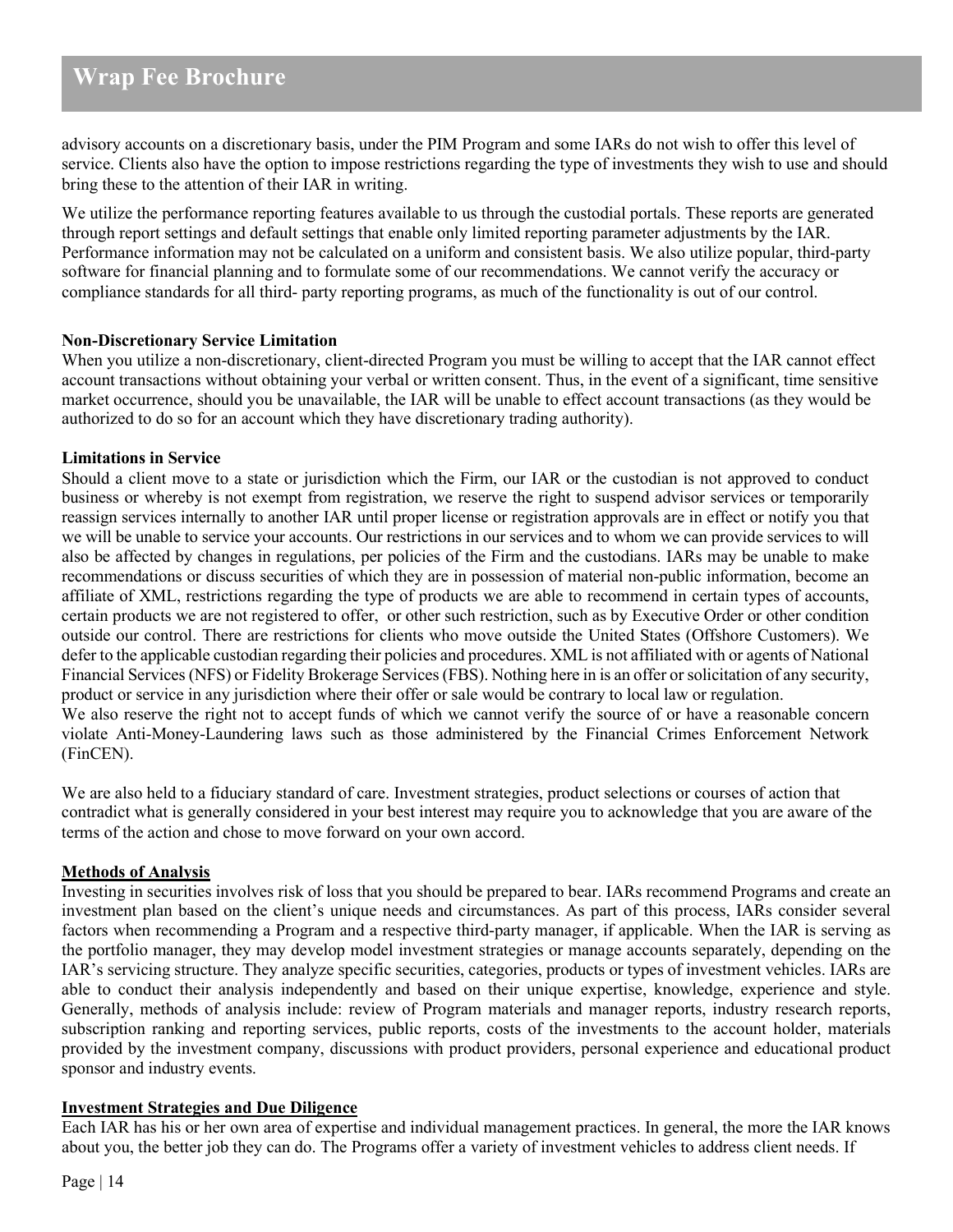there is interest in a product that is not offered through one of our custodians or a third-party sub-manager, the Investment Committee ("Committee") reviews the product or service. The Committee is comprised of members from Management, Operations, Accounting, Compliance and a selection of IARs. The Committee collaborates to conduct due diligence and to review product details to the best of their ability and knowledge, and then determine if it should be offered to clients and if so, if any restrictions should be applied. We typically do not engage the services of outside council or other third-party services when reviewing new products through the Committee. However, we prefer to use the research services of entities experienced in the due diligence process when available.

Regarding the Programs where the IAR serves as the portfolio manager, as the IAR is the one making the Program recommendation, they cannot conduct due diligence on themselves. Rather their actions and recommendation of the Program itself is held to the investment advisor fiduciary standard. In their capacity as a portfolio manager, they have a conflict related to timing of trades. Front running or trading counter to client trades is a conflict. This could create an advantage, whereby an IAR could enter an order with the knowledge that a pending order that has not yet been entered or executed and thus may affect the market price of the security in question for themselves or other related clients. To mitigate and manage this conflict, XML employs the following practice through a Code of Ethics, which sets forth certain minimum expectations for IARs trading in Programs. As detailed in this Code, IARs cannot engage in front running or trading to create an advantage on their behalf or of any other client or other person. We are committed to maintaining the highest standards of professional conduct and ethics in order to discharge our obligations to our clients, to protect our business reputation, and to avoid even the appearance of impropriety in our investment activities on behalf of clients. We have supervision controls in place to prevent and monitor this behavior such a trade monitoring system which alerts principals for discrepancies in pricing and block trading practices to average price a trade across multiple accounts. All access personnel, regardless of role, are expected to conduct the Firm's business in full compliance with both the letter and the spirit of the Code, and any other Firm policies and procedures applicable.

### **Performance Based Fee**

XML does not charge performance-based fees (fees based on a share of capital gains or capital appreciation of the assets of a client).

#### **Voting Client Securities**

XML does not accept the authority to vote your respective securities proxies on your behalf. Investors receive proxies directly from the financial institutions. You may contact XML at the contact information on the cover of this brochure with questions about any such issuer solicitations.

#### **Common Risks for Consideration**

Different types of investments involve varying degrees of risk. It should not be assumed that future performance of any specific investment or investment strategy, including the investments and/or investment strategies recommended by XML or an IAR, will be profitable or equal to any specific performance level. Below are common risks, but do not address all risks. Risks are evolving and will vary outside our control or foresight.

#### *Capital Risk*

Capital risk is one of the most basic, fundamental risks of investing; it is the risk that you may lose 100 percent of your money. All investments carry some form of risk and the loss of capital is generally a risk for any investment instrument.

#### *Credit Risk*

Credit risk can be a factor in situations where an investment's performance relies on a borrower's repayment of borrowed funds. With credit risk, a client can experience a loss or unfavorable performance if a borrower does not repay the borrowed funds as expected or required. Investment holdings that involve forms of indebtedness (i.e. borrowed funds) are subject to credit risk.

#### *COVID-19*

The transmission of COVID and efforts to contain its spread have resulted in border closings and other travel restrictions and disruptions, market volatility, disruptions to business operations, supply chains and customer activity and quarantines. With widespread availability of vaccines, the U.S. Centers for Disease Control and Prevention has revised its guidance,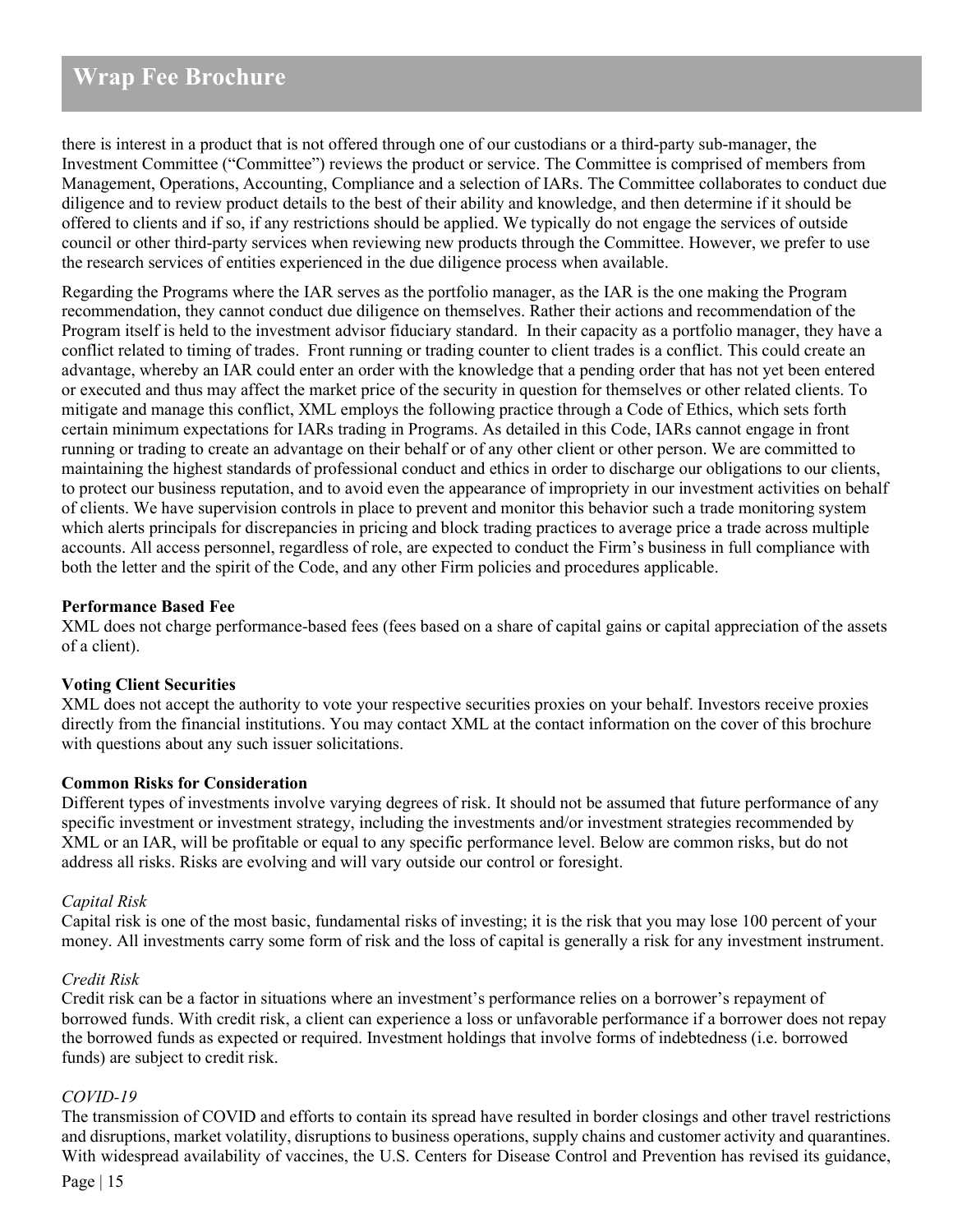travel restrictions have started to lift, and businesses have reopened. However, the COVID pandemic continues to evolve and the extent to which our investment strategies will be impacted will depend on various factors beyond our control, including the extent and duration of the impact on economies around the world and on the global securities and commodities markets. Volatility in the U.S. and global financial markets caused by the COVID pandemic may continue and could impact our firm's investment strategies.

Although currently there has been no significant impact, the COVID outbreak, and future pandemics, could negatively affect vendors on which our firm and clients rely and could disrupt the ability of such vendors to perform essential tasks.

#### *Currency Risk*

Fluctuations in the value of the currency in which your investment is denominated may affect the value of your investment and thus, your investment may be worth more or less in the future. All currency is subject to swings in valuation and thus, regardless of the currency denomination of any particular investment owned, currency risk is a realistic risk measure. Currency risk is generally a much larger factor for investment instruments denominated in currencies other than the most widely used currencies (U.S. dollar, British pound, Euro, Japanese yen, etc.).

#### *Economic Risk*

The prevailing economic environment is important to the health of all businesses. Some companies, however, are more sensitive to changes in the domestic or global economy than others. These types of companies are often referred to as cyclical businesses. Countries in which a large portion of businesses are in cyclical industries are thus also very economically sensitive and carry a higher amount of economic risk. If an investment is issued by a party located in a country that experiences wide swings from an economic standpoint or in situations where certain elements of an investment instrument are dependent on dealings in such countries, the investment instrument will generally be subject to a higher level of economic risk.

#### *Financial Risk*

Financial risk is represented by internal disruptions within an investment or the issuer of an investment that can lead to unfavorable performance of the investment. Examples of financial risk can be found in cases like Lehman Brothers and Enron or many of the "dot com" companies that were caught up in a period of extraordinary market valuations that were not based on solid financial footings of the companies.

#### *Higher Trading Costs*

For any investment or strategy that involves active or frequent trading, you may experience higher than usual transaction-related costs. Higher transaction-related costs can negatively affect overall investment performance.

#### *Inflation Risk*

Inflation risk involves the concern that in the future, your investment or proceeds from your investment will not be worth what they are today. Throughout time, the prices of resources and end-user products generally increase and thus, the same general goods and products today will likely be more expensive in the future. The longer an investment is held, the greater the chance that the proceeds from that investment will be worth less in the future than what they are today. Said another way, a dollar tomorrow will likely get you less than what it can today.

#### *Interest Rate Risk*

Certain investments involve the payment of a fixed or variable rate of interest to the investment holder. Once a client has acquired the rights to an investment that pays a particular rate (fixed or variable) of interest, changes in overall interest rates in the market could affect the value of the interest-paying investment(s) they hold. In general, changes in prevailing interest rates will have an inverse relationship to the value of existing, interest paying investments. In other words, as interest rates move up, the value of an instrument paying a particular rate (fixed or variable) of interest will go down. Likewise, the reverse is generally true as well.

#### *Legal/Regulatory Risk*

Certain investments or the issuers of investments may be affected by changes in state or federal laws or in the prevailing regulatory framework under which the investment instrument or its issuer is regulated. Changes in the regulatory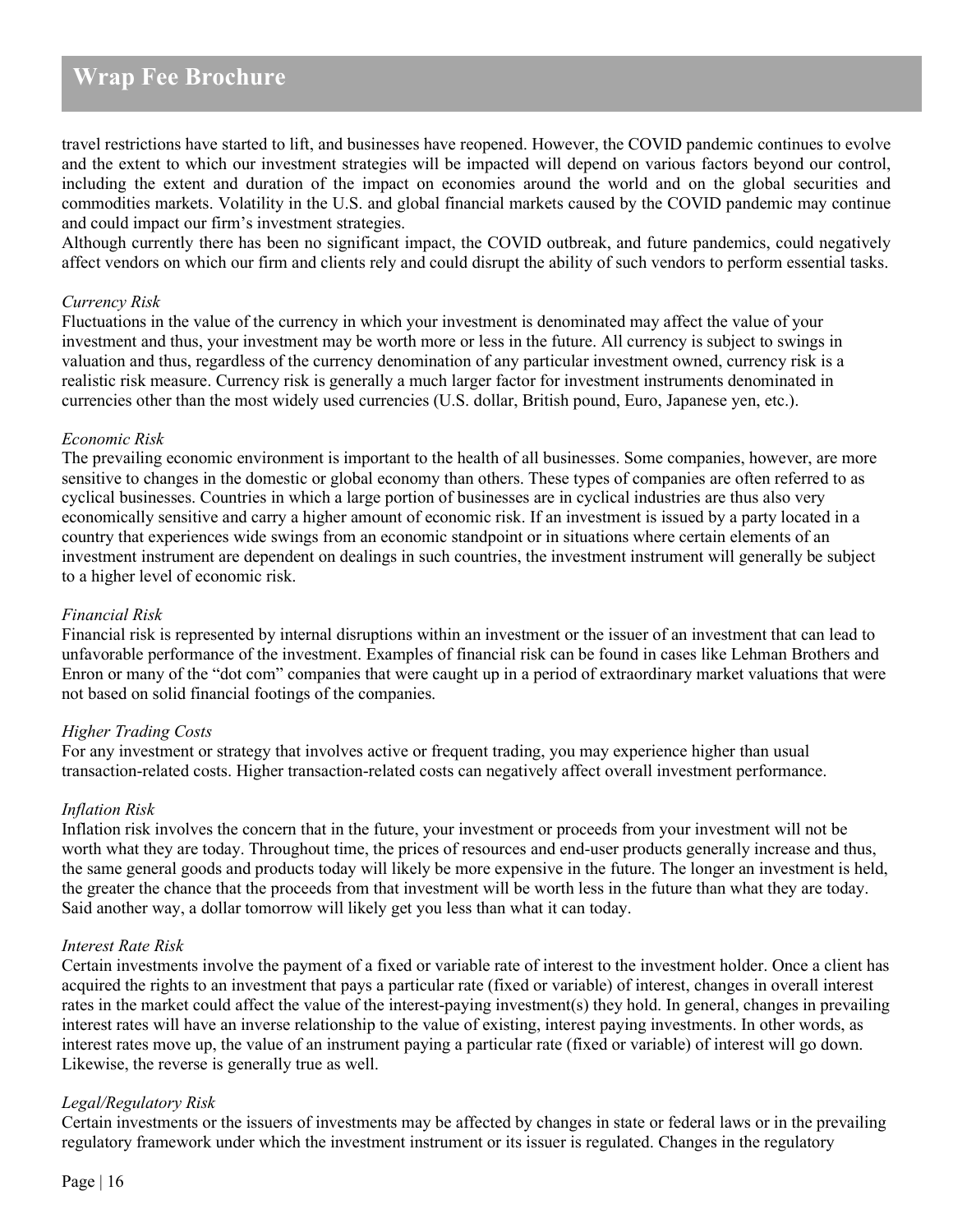environment or tax laws can affect the performance of certain investments or issuers of those investments and thus, can have a negative impact on the overall performance of such investments.

### *Leveraged Exchange Traded Funds ("Leveraged ETFs")*

Because the effects of leverage are compounded over time with leveraged ETFs, the long-term returns generated by these ETFs do not simply mirror the returns of the index or asset class they are designed to track. Periods of volatility can cause leveraged ETFs to severely underperform relative to the asset or index they track. Leveraged ETFs amplify daily returns and can help traders generate outsized returns and hedge against potential losses. A leveraged ETF's amplified daily returns can trigger steep losses in short periods of time, and a leveraged ETF can lose most or all of its value. Shares of leveraged ETFs are traded in the open market like a stock. Some leveraged ETFs are not heavily traded, meaning that your ability to buy or sell shares in a leveraged fund may be constrained. Investing in a leveraged ETF can confer indirect exposure to derivatives contracts. Because they utilize derivatives to boost returns, leveraged ETFs are less likely to closely track the underlying index or asset.

#### *Liquidity Risk*

Certain assets may not be readily converted into cash or may have a very limited market in which they trade. Thus, you may experience the risk that your investment or assets within your investment may not be able to be liquidated quickly, thus, extending the period of time by which you may receive the proceeds from your investment. Liquidity risk can also result in unfavorable pricing when exiting (i.e. not being able to quickly get out of an investment before the price drops significantly) a particular investment and therefore, can have a negative impact on investment returns.

#### *Margin Risk*

- You can lose more funds than you deposit in a margin account. A decline in value of securities that are purchased on margin require you to provide additional funds to the custodian holding your margin account in order to avoid a forced sale of those securities or other securities in your account.
- The custodian holding your margin account can force the sale of securities in your margin account. If the equity in your account falls below the margin maintenance level required by law or below the custodian's "house" requirement, the custodian can sell the securities in your account to cover the margin deficiency. You will be responsible for any shortfall in the account after such sale.
- Securities can be sold without contacting you prior to sale. Some clients mistakenly believe they must be contacted before a margin call becomes valid and that securities in their accounts cannot be liquidated to meet the call unless they have been contacted ahead of time. Most firms will attempt to notify you of margin calls; however, they are not required to do so. Even if the custodian has contacted you to provide a specific date by which you can meet a margin call, the custodian can still take necessary steps to protect its financial interests, including immediately selling the securities without notice to you.
- Unless you promptly respond to a notice call and direct your IAR which security to sell, you are not entitled to choose which securities in your margin account are liquidated or sold to meet your margin call. Because the securities are used as collateral for the margin loan, the custodian of your account has the right to decide which securities to sell in order to protect its interests.
- The custodian can increase its "house" maintenance requirements at any time and is not required to provide you with advance, written notice. These changes in policy can take effect immediately and may result in the issuance of a margin maintenance call. Your failure to satisfy this call may cause a forced liquidation in your account.
- You are not entitled to an extension of time on a margin call. While an extension of time to meet margin requirements may be available to clients under certain conditions, a client does not have the right to the extension.
- **Refer to the Margin Disclosure Statement provided by the BD at** [https://www.xmlfg.com/brokerage](https://www.xmlfg.com/brokerage-services/)[services/](https://www.xmlfg.com/brokerage-services/)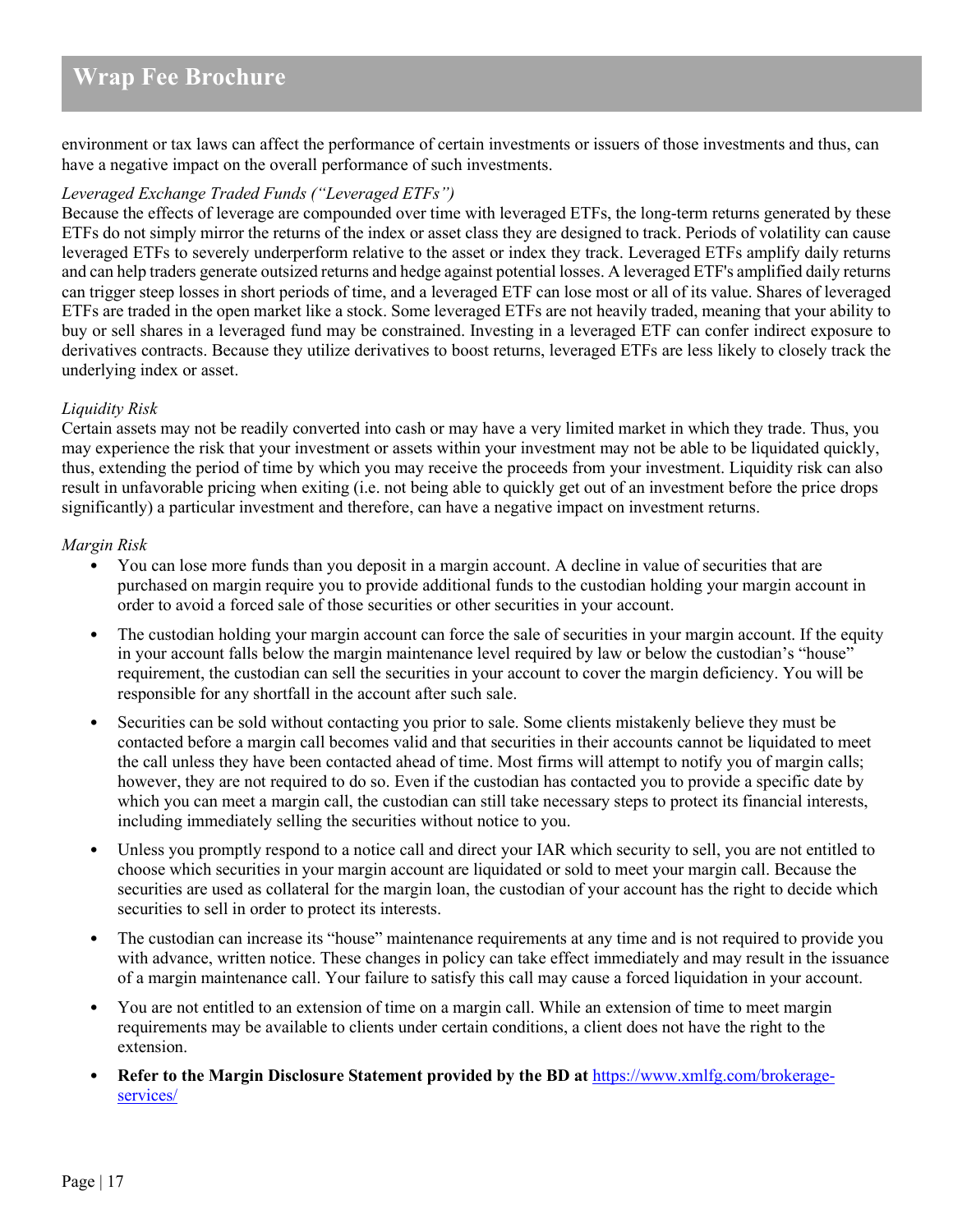### *Market Risk*

The market value of an investment will fluctuate as a result of the occurrence of the natural economic forces of supply and demand on that investment, its particular industry or sector, or the market as a whole. Market risk may affect a single issuer, industry or sector of the economy or may affect the market as a whole. Market risk can affect any investment, or the underlying assets or other instruments held by or traded within that investment instrument.

### *Operational Risk*

Operational risk can be experienced when an issuer of an investment product is unable to carry out the business it has planned to execute. Operational risk can be experienced as a result of human failure, operational inefficiencies, system failures, or the failure of other processes critical to the business operations of the issuer or counter party to the investment.

#### *Past Performance*

Charting and technical analysis are often used interchangeably. Technical analysis generally attempts to forecast an investment's future potential by analyzing its past performance and other related statistics. In particular, technical analysis frequently involves an evaluation of historical pricing and volume of a particular security for the purpose of forecasting where future price and volume figures may go. As with any investment analysis method, technical analysis runs the risk of not knowing the future and thus, clients should realize that even the most diligent and thorough technical analysis cannot predict or guarantee the future performance of any particular investment instrument or issuer.

### *Strategy Risk*

There is no guarantee that the investment strategies discussed in this document will work under all market conditions and you should evaluate your ability to maintain any investment you are considering in light of your own investment time horizon. Investments are subject to risk, including possible loss of principal.

#### *Structured Notes*

A structured note is a hybrid security. It combines the features of multiple different financial products into one. They combine bonds and additional investments to offer the features of both debt assets and investment assets. Structured notes aren't direct investments, but rather they're derivatives. This means they track the value of another product. The return on a structured note depends on the issuer repaying the underlying bond and paying a premium based on the linked asset. Despite their unique ability to combine safety with returns, structured notes have plenty of risk. Here are a few reasons to exercise caution with structured notes:

Apparent Security -The bond component of a structured note can make this product seem more secure than it actually is. The bond portion of many structured notes might guarantee only a portion of your money back. It might also guarantee just a base return if the rest of the investment goes well.

Market Risk- The derivative portion of structured notes are exposed to the risk of whatever market they are tied to. Your return comes entirely from investment performance. Your principal may be in the balance as well. All investment carries risk. Linking the note to more speculative or exotic products can magnify that risk significantly.

Complexity - commodity futures and foreign currency bundles can be extremely complex.

Liquidity and Call Provisions - Your money is locked up in a structured note until the bond matures. There may not be a market to resell a structured note. However, the bond issuer can include a call provision that recalls the structured note before maturity if it's losing money. You can then lose your money if the derivative portion performs poorly. If that derivative performs well, the issuer can recall the note before you are able to collect a return.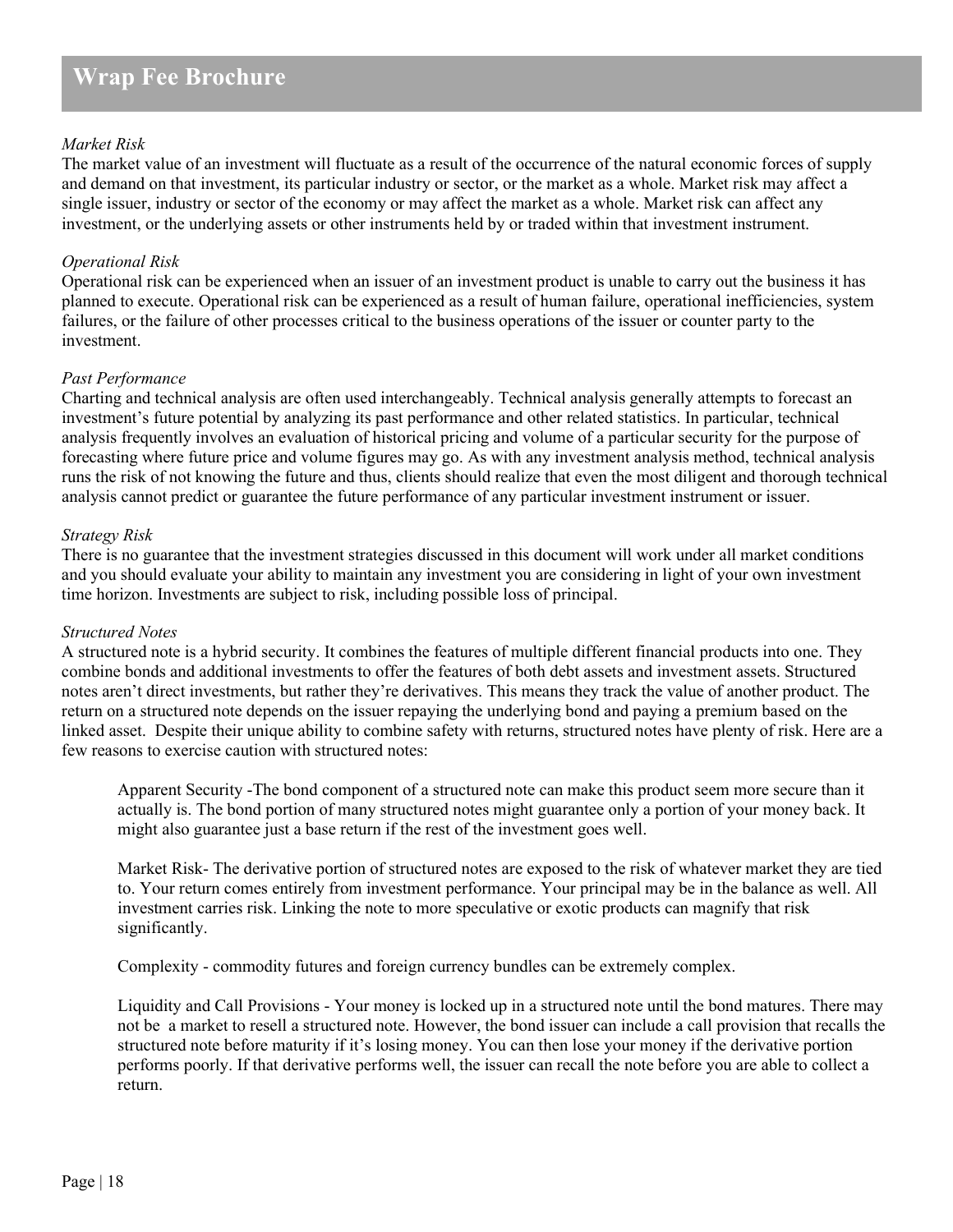### *Investment-specific Risks*

There is no single type of investment instrument that one can predominantly recommend, however, please be mindful that all investments carry some form and degree of risk. Certain types of investments carry greater types and levels of risk than others and clients should make sure that they fully understand not only the investment product itself but also the inherent risk factors associated with such products.

### *Risks Related to Options*

- *Call Options*. The seller (writer) of a call option which is covered (i.e., the writer holds the underlying security) assumes the risk of a decline in the market price of the underlying security below the purchase price of the underlying security less the premium received, and gives up the opportunity for gain on the underlying security above the exercise price of the option. The seller of an uncovered call option assumes the risk of a theoretically unlimited increase in the market price of the underlying security above the exercise price of the option. The securities necessary to satisfy the exercise of an uncovered call option may be unavailable for purchase, except at much higher prices, thereby reducing or eliminating the value of the premium. Purchasing securities to cover the exercise of an uncovered call option can cause the price of the Securities to increase, thereby exacerbating the loss. The buyer of a call option assumes the risk of losing its entire premium investment in the call option.
- *Put Options.* The seller (writer) of a put option which is covered (i.e., the writer has a short position in the underlying security) assumes the risk of an increase in the market price of the underlying security above the sales price (in establishing the short position) of the underlying security plus the premium received, and gives up the opportunity for gain on the underlying security if the market price falls below the exercise price of the option. The seller of an uncovered put option assumes the risk of a decline in the market price of the underlying security below the exercise price of the option. The buyer of a put option assumes the risk of losing its entire investment in the put option.
- *Index or Index Options.* The value of an index or index option fluctuates with changes in the market values of the assets included in the index. Because the value of an index or index option depends upon movements in the level of the index rather than the price of a particular asset, whether the investor will realize appreciation or depreciation from the purchase or writing of options on indices depends upon movements in the level of instrument prices in the assets generally or, in the case of certain indices, in an industry or market segment, rather than movements in the price of particular assets.
- *Time Decay* All options have some kind of time value factored into them, and typically the longer they have until expiration the higher that time value is. Therefore, options will always be losing some of their value as time goes on. Of course, this doesn't mean that they always go down in value, but time decay can negatively impact the value of any option that is held onto.
- *Liquidity* Because there are so many different types of options, it's quite possible that any particular option might only be traded in very low volume. This can make it difficult to make the required trades at the right prices.

**[The Characteristics and Risks of Standardized Options](https://www.theocc.com/Company-Information/Documents-and-Archives/Publications) booklet and supplements are written and published by The Options Clearing Corporation and must be provided to an investor prior to buying or selling options contracts. This booklet explains the purposes and risks of options transactions. You are encouraged to learn more about options at http://www.cboe.com.** The booklet and supplements are offered free of charge and are available by asking your IAR or contact us at  $in \overline{f_0}$   $\alpha$ xmlfg.com. We encourage clients to read this booklet if they wish to use options. It would be nice to know that a consumer or client is reading this and has questions.

#### *Independent Managers*

XML reviews the use of certain Independent Managers on behalf of clients. The performance of those assets managed by Independent Managers will depend to a great extent on the Independent Managers' ability to successfully implement their investment strategies. XML is limited in the due diligence it can perform on Independent Managers and cannot verify the information provided by these managers.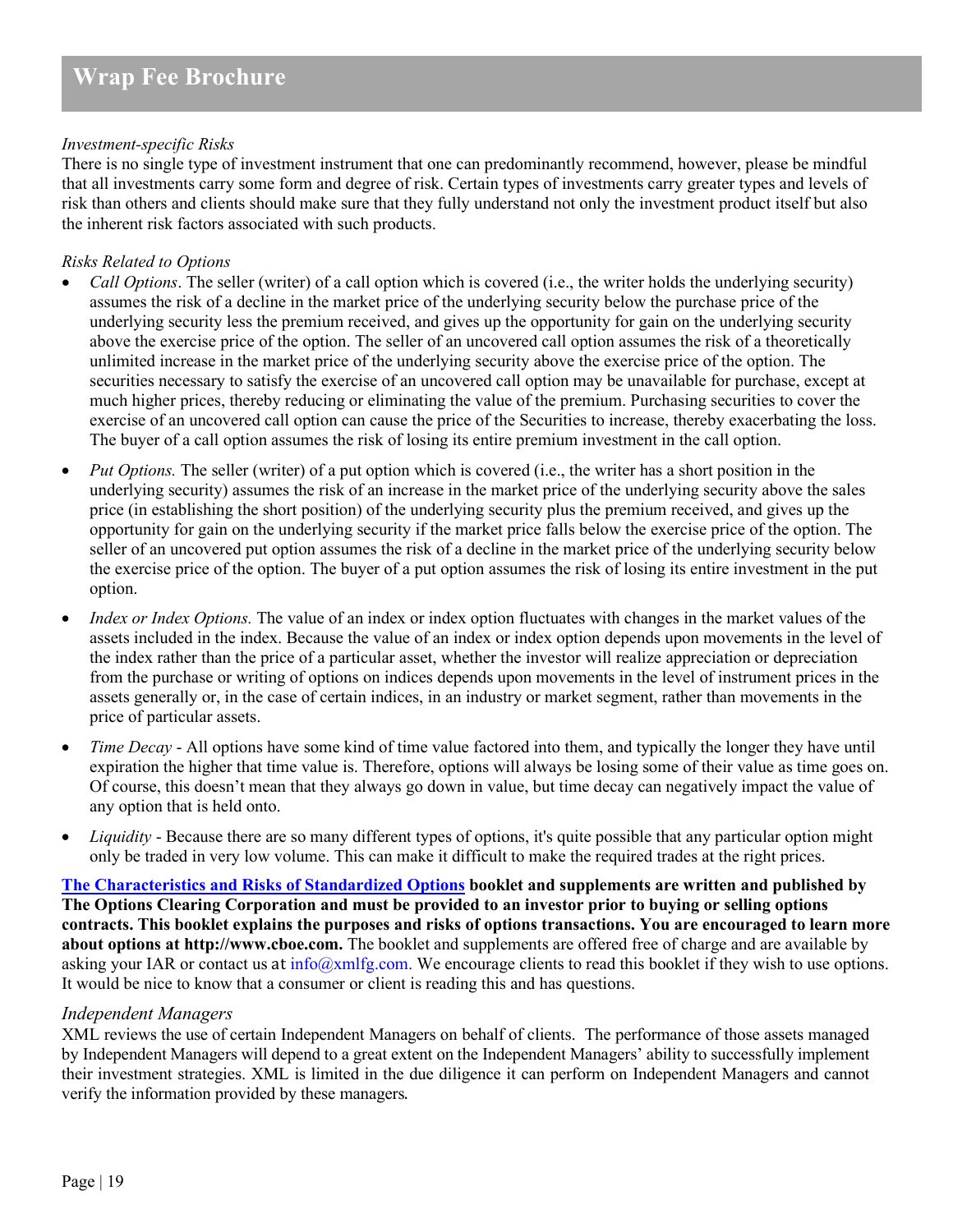# *Mutual Funds and ETFs*

An investment in a mutual fund or ETF involves risk, including the loss of principal. Mutual fund and ETF shareholders are necessarily subject to the risks stemming from the individual issuers of the fund's underlying portfolio securities. Such shareholders are also liable for taxes on any fund-level capital gains, as mutual funds and ETFs are required by law to distribute capital gains in the event they sell securities for a profit that cannot be offset by a corresponding loss. Shares of mutual funds are generally distributed and redeemed on an ongoing basis by the fund itself or a broker acting on its behalf. The trading price at which a share is transacted is equal to a funds stated daily per share net asset value ("NAV"), plus any shareholders fees (*e.g*., sales loads, purchase fees, redemption fees). The Firm may invest in closedend mutual funds where the actual NAV fluctuates with intraday changes to the market value of the fund's holdings. The trading prices of a closed-end mutual fund's shares may differ significantly from the NAV during periods of market volatility, which may, among other factors, lead to the closed-end mutual fund's shares trading at a premium or discount to actual NAV. Shares of ETFs are listed on securities exchanges and transacted at negotiated prices in the secondary market. Generally, ETF shares trade at or near their most recent NAV, which is generally calculated at least once daily for index-based ETFs and potentially more frequently for actively managed ETFs. However, certain inefficiencies may cause the shares to trade at a premium or discount to their pro rata NAV. There is also no guarantee that an active secondary market for such shares will develop or continue to exist. Generally, an ETF only redeems shares when aggregated as creation units (usually 20,000 shares or more). Therefore, if a liquid secondary market ceases to exist for shares of a particular ETF, a shareholder may have no way to dispose of such shares. Mutual Funds and ETFS that employ alternative strategies such as long/short investment management, or the management of leveraged positions through derivatives involve a higher risk of volatility and loss of principal. *Refer to the Leveraged ETF content above.*

# *Cybersecurity*

The Firm's computer systems, networks and devices used by us to carry out routine business operations employ a variety of protections designed to prevent damage or interruption from computer viruses, network failures, computer and telecommunication failures, infiltration by unauthorized persons and security breaches. Despite the various protections utilized, systems, networks, or devices potentially can be breached. A client could be negatively impacted as a result of a cybersecurity breach. Cybersecurity breaches can include unauthorized access to systems, networks or devices; infection from computer viruses or other malicious software code; and attacks that shut down, disable, slow, or otherwise disrupt operations, business processes, or website access or functionality. Cybersecurity breaches cause disruptions and impact business operations, potentially resulting in financial losses to a client; impediments to trading; the inability by us and other service providers to transact business; violations of applicable privacy and other laws; regulatory fines, penalties, reputational damage, reimbursement or other compensation costs or additional compliance costs; as well as the inadvertent release of confidential information. Similar adverse consequences could result from cybersecurity breaches affecting issuers of securities in which a client invests, governmental and other regulatory authorities, exchange and other financial market operators, banks, brokers, dealers and other financial institutions or parties. In addition, substantial costs are incurred by these entities in order to prevent breaches in the first place.

# *Unpredictable Social Media and Crowd Influence*

There is a very real and unpredictable element an affect that crowd decisions and coordinated efforts can have on specific investments or strategies. These unpredictable forces can have a significant effect on any one investment, causing the value to either increase or decrease sharply. A simple tweet or comment from a celebrity or influential figure can have an effect on the respective securities' pricing or can sway a public opinion of a company. The use of social media channels has shown to have the ability to amplify the opinions of a few and quickly spread those opinions, whether accurate or not, to the masses on a national and even global scale.

# <span id="page-19-0"></span>**Item 7 – Client Information Provided to Portfolio Managers**

In order to serve our clients and conduct day-to-day services with product vendors, we need to share non-public personal information in the normal conduct of our business with affiliates and with companies not affiliated with us. Updated client information received by us is shared in a timely manner with outside vendors as necessary. These updates are often provided daily. We need to share a client's personal information in order to process transactions, maintain accounts(s), and offer our products and services. This sharing allows us to provide better and more complete financial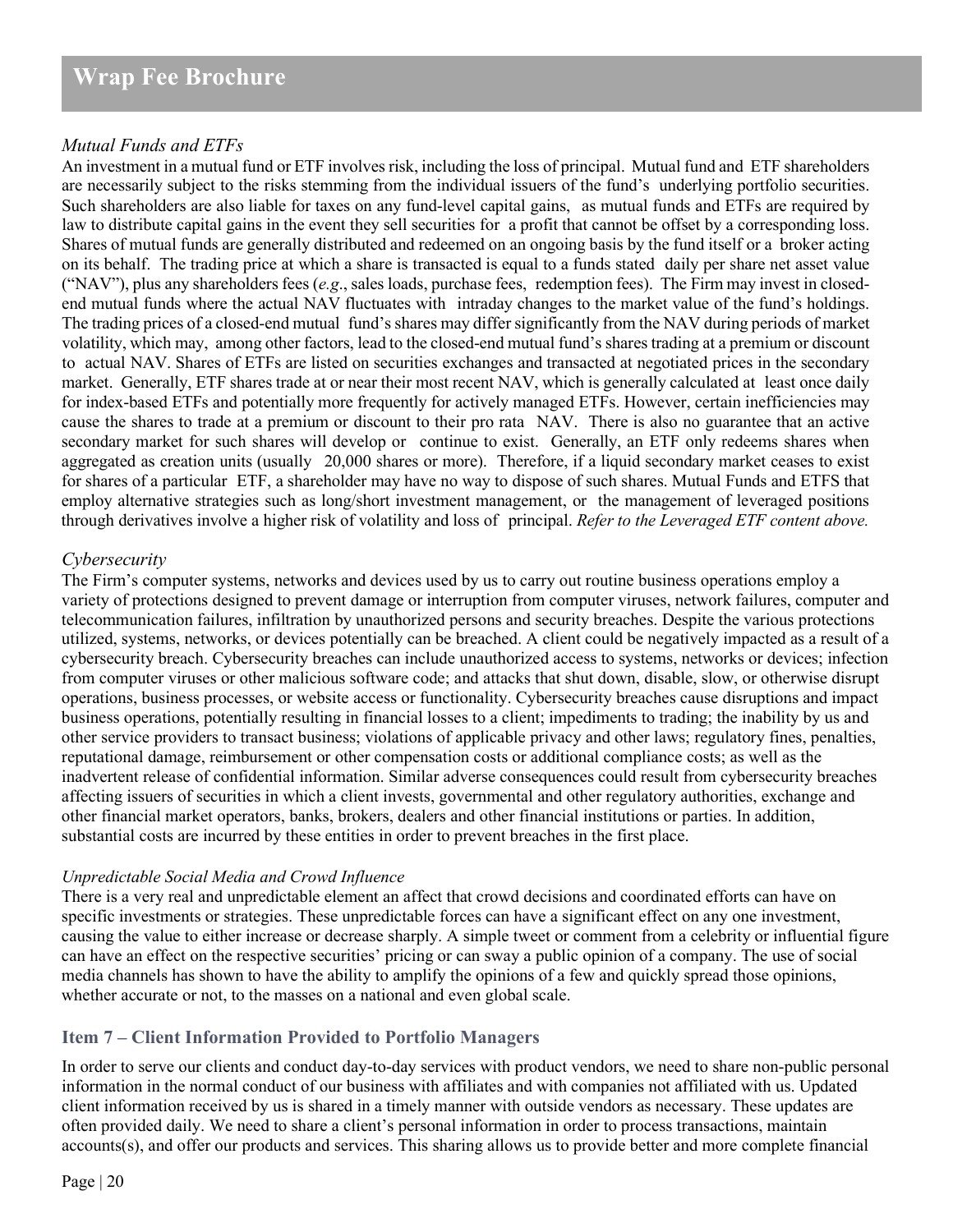advice and comply with legal and regulatory requirements. When we share information with companies not affiliated with us who are under contract to perform services on our behalf, such as vendors that conducting auditing services or provide services directly related to an account's relationship with us, our agreements with these companies require that they keep client information confidential and not use such information for any unrelated purpose or they have privacy policies that restrict how they use the information visible to them. We share non-public personal information if required to respond to court orders, regulatory inquiries, or legal investigations. Please refer to our privacy policy on [https://www.xmlfg.com/disclosures/.](https://www.xmlfg.com/disclosures/)

# <span id="page-20-0"></span>**Item 8 – Client Contact with Portfolio Managers**

Your primary contact for information and consultation regarding your account(s) is your IAR. In certain instances, your IAR will coordinate a response with a third-party Portfolio Manager (if applicable) or arrange for you to consult directly with a third-party Portfolio Manager.

# <span id="page-20-1"></span>**Item 9 – Additional Information**

# <span id="page-20-2"></span>**Disciplinary Information**

Registered investment advisers are required to disclose all material facts regarding any legal or disciplinary events that would be material to your evaluation or the integrity of adviser's management. XML has no information applicable to this Item.

# <span id="page-20-3"></span>**Other Financial Industry Activities and Industry Affiliations**

### **Broker/Dealer** (affiliated entity)

The BD is a fully disclosed, introducing broker-dealer. The IAR servicing your Programs are also registered with various states as a broker agent through the BD. Broker agents are only allowed to conduct securities transactions for residents of states in which they and the BD are registered or where an exemption from registration exists. Broker agents are eligible to receive transaction and trailing compensation in the form of commissions for effecting transactions in brokerage accounts, for conducting analysis in recommending commission-based products such as open-end mutual fund with share classes offering sales loads or 12b-1 fees, selling insurance-based securities products, and subscriptionbased investments.

IARs are prohibited from receiving brokerage commission compensation and investment advisory fee compensation on the same assets. The situation can occur when it would be advantageous for a client to hold a brokerage/commission position in a Program account, as allowed by the Program. The Asset Advisor and PIM Programs enable clients, as allowed by the Clearing Firm, to hold positions such as open-end mutual fund share classes with sales loads and 12b-1 fees, or other Ineligible Assets. Ineligible Assets are coded by the Clearing Firm as a Non-Program asset and are excluded from the performance reporting and billable asset value of the Program Fee calculation. Other Programs managed by a third-party manager prohibit holding positions not selected by the Program portfolio manager.

#### *Fee based/advisory or Commission/brokerage?*

IARs offering these Programs are also broker agents with the BD. They are able to offer both brokerage and investment advisory services. Which is better is a complicated question and in the industry and there are passionate opinions for both sides. There are firms that either offer both or one or the other separately. What it comes down to however is what you feel comfortable with We have a client-focused approach that is designed to serve you. The IAR's also must structure their business to be able to service and support the clients they accept and within XML's capability and business relationships as well as their own capabilities. We cannot be all things to all people. Therefore, it is important to weigh the pros and cons of the value you seek from professional services and how you will pay for those services.

You should discuss the type of needs you have and the investment plan you wish to establish with the IAR. For some situations, one fee structure and arrangement would be more appropriate or more cost effective over the other (fee based vs. brokerage). For example: An investor in the accumulating stage of their life who really doesn't have planning needs and a 'buy and hold' objective likely would have lower expenses if they established a brokerage account where they pay

Page | 21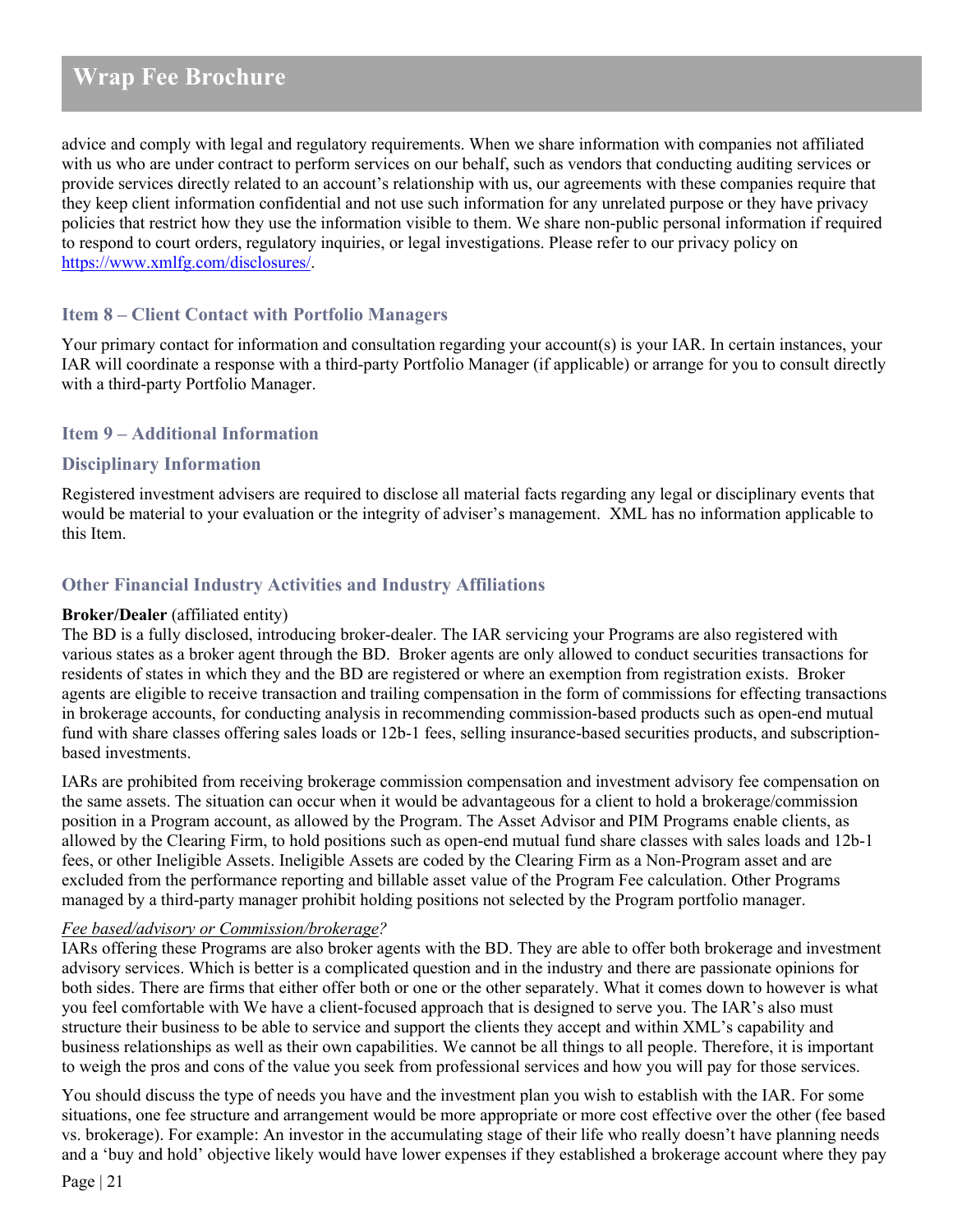a mutual fund sales load and custodial transactional costs on trades in that account. The expectation is that servicing needs are 'point in time' and at time of sale based, no monitoring is needed, trading should be minimal, thus a lower cost over all to the client. However, if a client wishes to utilize financial planning services, distribution strategies, ongoing investment discussions and monitoring, rebalancing of investments and periodic changes, a fee-based/advisory structure would be the generally accepted method of service.

# **Insurance Agency** (affiliated entity)

The BD is also an insurance agency. Many IARs are also licensed insurance agents. The insurance agents can offer insurance products and are eligible to receive compensation for products sold or receive residual compensation when assigned to them via a change of agent. The insurance commissions received are in addition to trading commissions or investment advisor fees earned as part of any other service at the BD or XML.

The recommendation that a client purchase an insurance product presents a financial conflict of interest, as the receipt of commission compensation provides an incentive to recommend products based on financial gain. However, it is part of our culture and policies that a recommendation should be based on the needs and best interest for the client, not on the financial incentive of the Firm or IAR. Insurance recommendations are based on a point in time, with the facts and circumstances known at the time. You are not under any obligation to purchase a security or insurance product from the BD and/or its agents. You can purchase securities and insurance products through another, non-affiliated broker-dealer and/or insurance agency.

### **Continuing Education Provider (affiliated entity)**

The BD has the ability to offer continuing education seminars for certified public accountants ("CPAs"). Educational presentations that comply with the applicable state criteria could be held for CPAs attendance and qualify for the respective number of continuing education credits toward their CPA designation. The BD does not charge a fee for these services. CPAs may feel inclined to refer their clients to XML or the BD for services. However, the CPA would not be compensated with a referral fee.

# **Industry Affiliations**

XML and the BD are part of the Focus Financial Partners, LLC ("Focus LLC") partnership. Specifically, XML and the BD are wholly owned subsidiaries of Focus Operating, LLC ("Focus Operating"), which is a wholly-owned subsidiary of Focus LLC. Focus Financial Partners Inc. ("Focus Inc.") is the sole managing member of Focus LLC and is a public company traded on the NASDAQ Global Select Market. Focus Inc. owns approximately two-thirds of the economic interests in Focus LLC.

Focus Inc. has no single 25% or greater shareholder. Focus Inc. is the managing member of Focus LLC and has 100% of its governance rights. Accordingly, all governance is through the voting rights and Board at Focus Inc. Focus LLC also owns other registered investment advisers, broker-dealers, pension consultants, insurance firms, business managers and other firms (the "Focus Partners"), most of which provide wealth management, benefit consulting and investment consulting services to individuals, families, employers, and institutions. Some Focus Partners also manage or advise limited partnerships, private funds, or investment companies as disclosed on their respective Form ADVs.

We do not believe the Focus Partnership presents a conflict of interest with our clients. However, due to this affiliation, we have a limitation in that we are unable to recommend or trade on a discretionary basis the Focus Inc. stock, symbol FOCS. Orders for FOCS must be handled as unsolicited, client-directed trades.

As stated earlier in this Brochure, XML is a wholly owned subsidiary of Focus. Focus is also one of several minority investors in SmartAsset, which seeks to match prospective advisory clients with investment advisers. Focus has one director on SmartAsset's board as well as a board observer. XML's payment of a fee to SmartAsset benefits SmartAsset's investors, including Focus, our parent company.

Pursuant to a management agreement between XML, Focus LLC and BR Financial Associates Management Company, LLC (the "Management Company"), the Management Company has agreed to provide persons to serve as officers and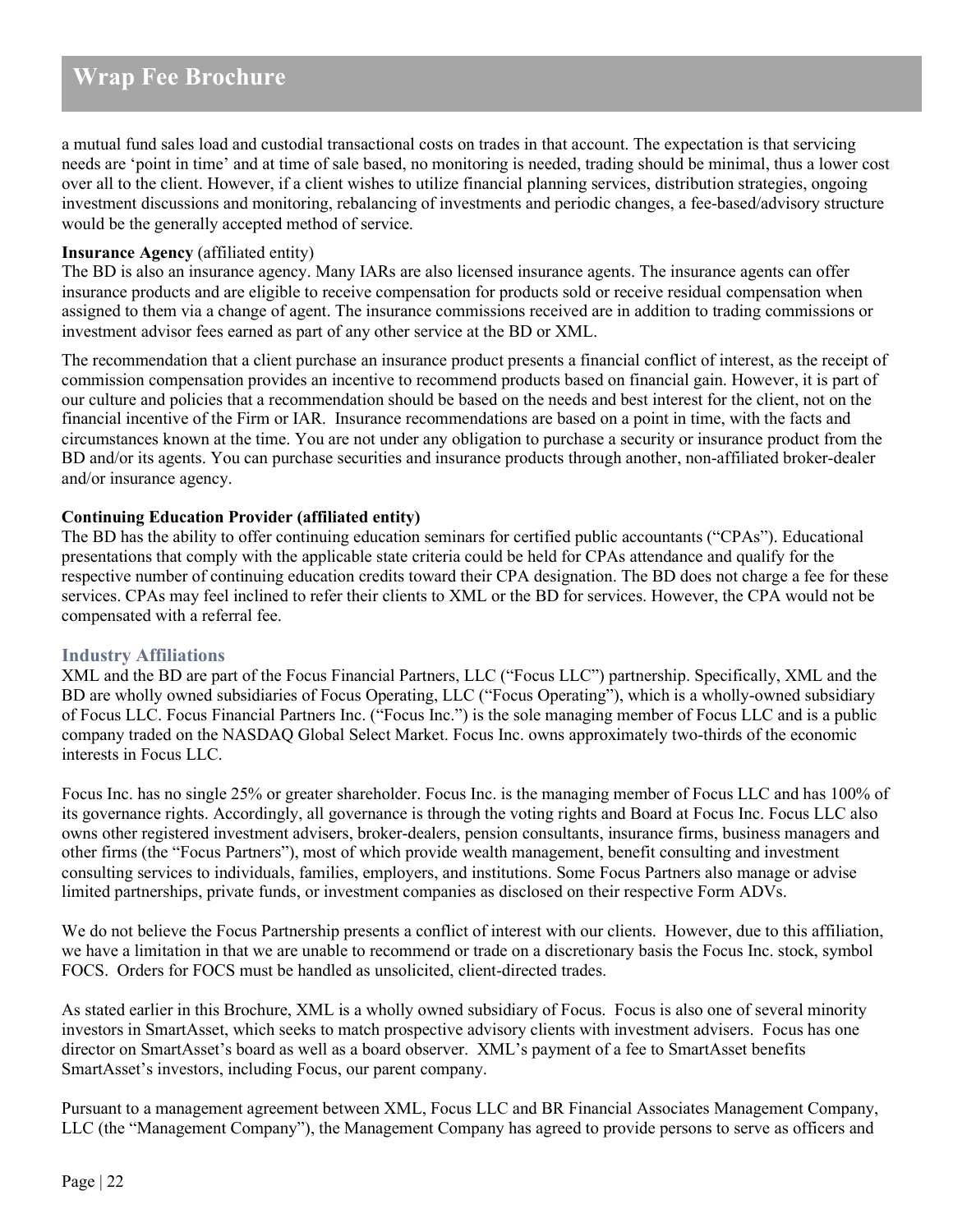leaders of XML who, in such capacity, are responsible for the management, supervision and oversight of XML. The Management Company does not provide investment advisory services.

# <span id="page-22-0"></span>**Code of Ethics, Participation or Interest in Client Transactions and Personal Trading**

XML has adopted a Code of Ethics in compliance with applicable securities laws ("Code of Ethics") that sets forth the standards of conduct expected of its Supervised Persons. XML's Code of Ethics contains written policies reasonably designed to prevent certain unlawful practices such as the use of material non-public information by the Firm or any of its Supervised Persons, or trading by the Firm or any of its Supervised Persons in a manner that does not place clients' interests first.

The Code of Ethics also requires certain of XML's personnel to report their personal securities holdings and transactions and obtain pre-approval of certain investments (*e.g*., initial public offerings, limited offerings). However, Supervised Persons are permitted to buy or sell securities that they also recommend to clients if done in a fair and equitable manner that is consistent with the Firm's policies and procedures. This Code of Ethics recognizes that some securities trade in sufficiently broad markets to permit transactions by certain personnel to be completed without any appreciable impact on the markets of such securities. Therefore, exceptions will be made to the policies stated below.

When the Firm is engaging in or considering a transaction in any security on behalf of a client, no Supervised Person with access to this information may knowingly effect for themselves or for their immediate family (i.e., spouse, minor children and adults living in the same household) a transaction in that security unless:

- If on the same side, the transaction for the client has been completed; if opposite, the transaction can be completed before the client (*Example: Supervised Person is selling, client is buying)*.
- The transaction for the Supervised Person is completed as part of a batch trade with clients and securities pricing is averaged; or
- a decision has been made not to engage in the transaction for the client or the Supervised person.

These requirements are not applicable to transactions in the following securities and instruments: (i) direct obligations of the Government of the United States; (ii) money market instruments, bankers' acceptances, bank certificates of deposit, commercial paper, repurchase agreements and other high quality short-term debt instruments, including repurchase agreements; (iii) shares issued by open end mutual funds or money market funds; and (iv) shares issued by unit investment trusts that are invested exclusively in one or more mutual funds.

IARs manage multiple client accounts and often could be recommending the purchase or sale of a security or buying or selling a security in a client's account where another IARs could be recommending and submitting transactions on the opposite side unbeknownst by each of the IARs. Clients will likely receive varied pricing, either more or less than each other as is characteristic of the market movement, liquidity needs, unsolicited trades and rebalancing of client accounts. The Firm conducts a review of Firm trading logs to identify instances where a Code of Ethics violation has occurred.

Where appropriate, if the Firm is recommending the buy, hold or sell of a security, this will be communicated to all Supervised Persons. If restrictions in trading a security are in place, this will also be communicated to Supervised Persons. Clients and prospective clients may contact  $\frac{info(\partial xm)fg.com}{info(\partial ym)fg.com}$  to request a copy of our Code of Ethics. The Code of Ethics addresses the following topics: prohibited activities, personal securities transactions, outside business activities and gifts. Known or suspected illegal or unethical behavior must be promptly reported to the Firm's designated principal, and no retaliatory action of any kind will be permitted against anyone making such a report, and the Firm's managing partners and officers will strictly enforce this prohibition.

#### **Gifts**

Throughout the year, and especially during the holiday season, mutual fund wholesalers, product sponsors and other vendors send the IARs and/or XML branch offices items such as gift baskets, food items, stationery items or logo company promotional products. Due to industry rules, these must be less than \$100/person in value. Non-logo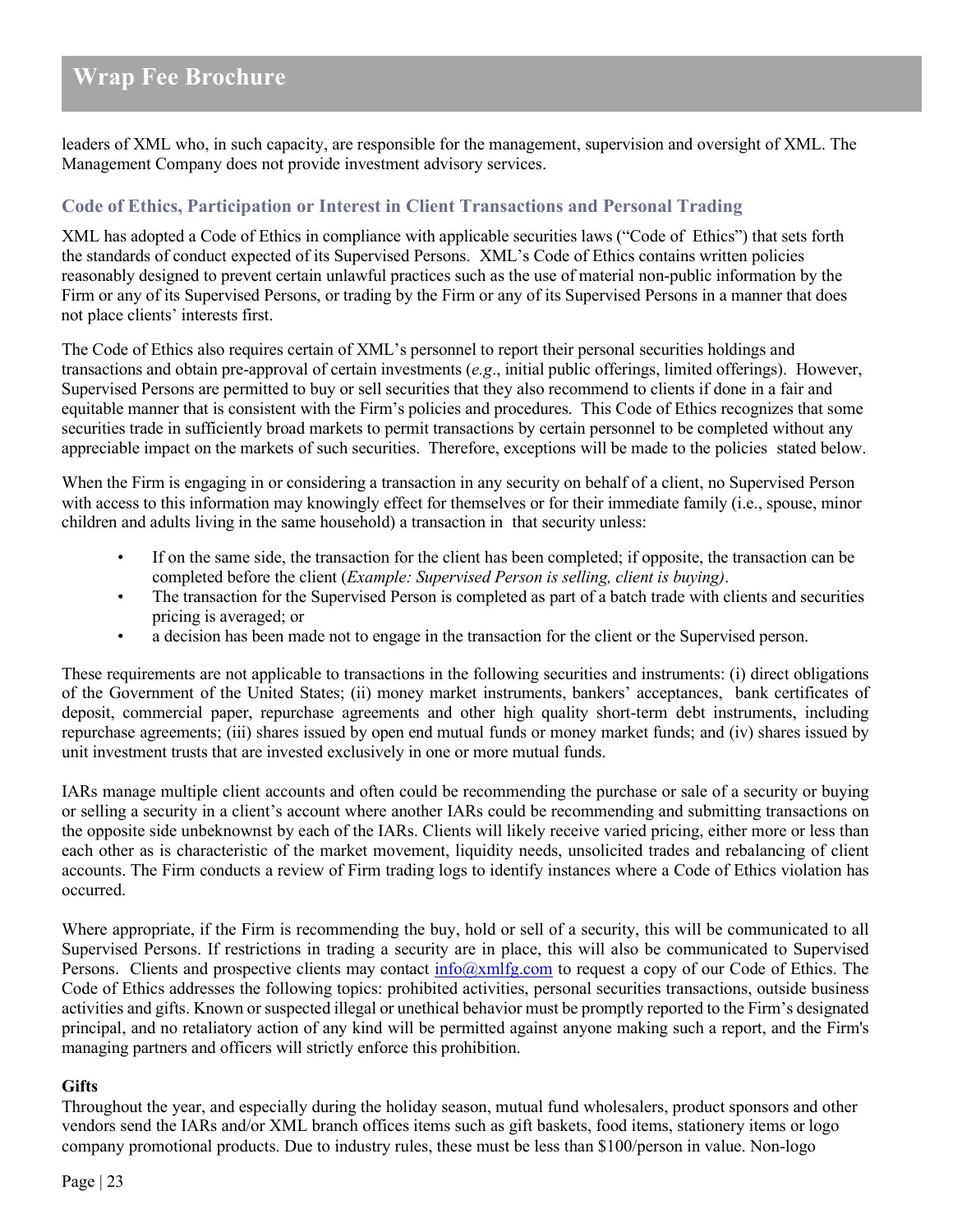promotional items are logged and aggregated for review with other sponsorship or gifts by the same company during the year to review for concerns of favoritism or potential conflicts. Typically, gifts are shared with all employees at the office where received.

#### **Wholesaler/product sponsor events and third-party sponsorships**

Mutual fund companies, our custodians, and product wholesalers often hold education opportunities, conferences and inoffice meetings to discuss industry topics and their products and services for Supervised Persons. These meetings are held for the Supervised Persons who are interested in attending. The third-party typically pays for lunch to be brought in for in-office meeting attendees or a restaurant if held outside the office.

On occasion, third-parties will also contribute funds to sponsor client or firm events and contribute a monetary amount towards the direct cost of the event. Sponsorships are disclosed on the respective event materials.

Sponsors may also make donations to non-affiliated charitable organizations that a Supervised Person is involved with as a volunteer, provided however that donations would not be considered associated with any XML related business or have the expectation of influence.

Supervised Persons also attend third-party seminars or conferences that are paid by fund companies or product sponsors. Travel and event attendance costs are covered by the product company. All sponsorship requests require prior approval by compliance staff and are logged for tracking purposes to review for potential conflicts of interest. Third-party monetary contributions are monitored at the Firm level to aggregate and review for the appearance of favoritism or questionable activity. Nevertheless, while these measures are in place this could create a conflict of interest in the selection of one investment product over the other. We do not make any commitment of business that we will attribute to one particular product sponsor or third-party. We are not beholden to any one company. Sponsorship funds are not dependent on assets placed with any specific provider or revenue generated by such asset placement. However, the more an IAR learns about the product, the more likely they are to recommend that product, so sponsors could receive an advantage over other similar products.

#### **Pre-Clearance Requirement for Certain Securities Transactions and Prohibited Securities Transactions**

IARs are required to abide by Firm policies regarding transactions in securities the Firm deems as Restricted Securities. This includes purchasing certain securities due to an IAR having material and non-public information or an affiliates' activity. XML has policies and monitoring procedures in place with regard to purchasing securities for personal and related accounts, which are incorporated in XML's Code of Ethics and the BD's Written Supervisory and Procedures. A complimentary copy of XML's complete Code of Ethics will be provided upon request by contacting us via the information provided on Item 1.

#### **Participation or Interest in Client Transactions, other Client Transactions**

By participating in one of the Programs, you instruct the IAR, or applicable third-party sub-advisor(s), to direct all orders for the purchase and sale of securities through the BD and the Clearing Firm to execute, clear and settle all orders. By directing brokerage to the BD and the Clearing Firm, you may not necessarily receive best execution on each transaction. You may pay higher brokerage fees or other transaction costs or greater spreads, or receive less favorable net prices, on transactions than would otherwise be the case if the IAR had discretion to place orders for the purchase and sale of securities for the account through other broker-dealers. Furthermore, the IAR and sub-advisor(s) submit trades for the same securities for other clients which could be through other broker-dealers ahead of client's trades. By executing non-directed trades ahead of the client's directed trades, the client may receive less favorable executions prices to other clients due to, among other things, market movements. In addition, at times the BD and the sub-advisor(s) may aggregate trades ("Block Trades") to average price trades of its other clients through other broker-dealers for the same securities as those being traded by the sub-advisor(s) through XML for the client. Block Trades typically obtain more favorable prices and brokerage charges than transactions excluded from the Block Trades.

In connection with its affiliation with the BD, XML receives direct and indirect benefits through participation in these Programs, such as receipt of client statements and confirmations, access to research related products and tools, discounts for conference attendance or prepared presentation materials and sales literature.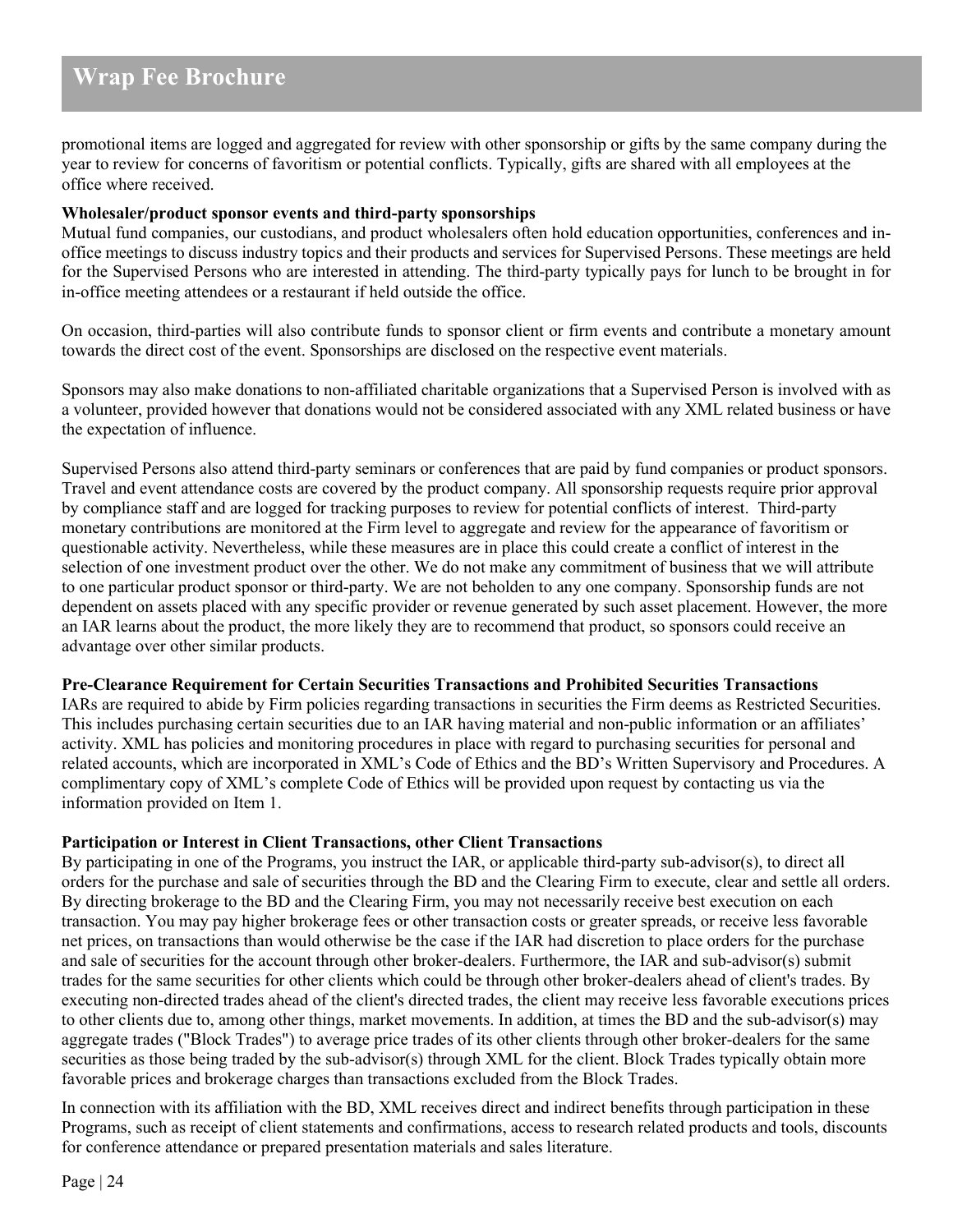### Best Execution

XML is required to take all reasonable steps to obtain the best possible trading result for clients. We consider several factors, including the price, costs, speed, likelihood of execution and settlement, size, nature, confidentiality and any other relevant considerations when executing orders on client's behalf. Best execution does not expressly mean the lowest cost or best price. To comply with best execution obligations, XML evaluates the orders received in the aggregate and periodically assess the execution quality of the various competing markets, trading venues, dealers and the market makers to which the orders are routed for execution. XML does not aggregate client orders at a firm level. Trades are monitored for suitability, as pertaining to the client's goals and risk tolerances. Trades executed through the BD at the Clearing Firm are screened through a trading filtering and alert system. The BD principal either approves, resolves, or cancels/corrects problematic trades. Trades are placed on an individual basis by each IAR. The BD itself does not engage in "block trades" on a principal basis and does not maintain an inventory. IARs will submit a block trade, such as for discretionary programs, whereby multiple clients of the IAR are trading the same security. The executed price is averaged for all accounts.

The securities that are traded for a client are traded in more than one marketplace. Consistent with the overriding principle of best execution and subject to applicable regulatory requirements, we rely on the Clearing Firm's discretion in selecting the market in which to enter your orders. They route client orders for over-the counter and listed equity securities to exchange venues, as appropriate, with best execution being the highest priority. They receive compensation in the form of a per-share cash payment for directing order flow to these market makers. They consider a number of factors when determining where to send client's orders, including execution speed and price, price improvement opportunities, the availability of efficient and reliable order handling systems, the level of service provided, and the cost of executing orders. First Clearing strives to execute all held orders at prices equal to or better than the displayed national bid/offer price, up to the displayed size, at the time of execution. The Disclosures of Order Routing Information, including of Clearing Firm is available on [https://www.wellsfargoclearingservicesllc.com.](https://www.wellsfargoclearingservicesllc.com/)

IARs primarily operate independent of each other, therefore there will be disparity among clients between securities held, strategies implemented, recommendations, approaches to similar situations, and different trading price and execution times. It is possible that at any given time, unbeknownst to each other, one IAR could be recommending a client "buy" while another IAR could be recommending to another client to "sell" the same security. Likewise, thirdparty managers could be buying or selling the same security without knowledge of the activity of the client's investment activity held elsewhere.

An agency cross transaction occurs when an investment adviser acting either as a broker-dealer or through an affiliated broker-dealer executes for a fee a transaction between an advised client and a client of the broker-dealer. If the BD recommends an agency cross transaction it must first disclose to the client in writing the capacity in which it is acting and obtain the client's consent to the transaction.

Where it is determined that restitution is called for or that a trade must be cancelled and/or corrected, all or part of the disputed trade will be placed in the BD's Error Account and corrected accordingly. Any profit resulting from subsequent trade(s) is credited by the Clearing Firm to the BD Error Account. This amount could be applied to offset a loss resulting from another trade correction and can be carried over into the next month. However, trade losses must be promptly covered and credits in the Error Account are not paid out to the BD or XML.

# <span id="page-24-0"></span>**Review of Accounts**

Accounts are reviewed by the IAR on a scheduled and as needed basis with annual or quarterly review conducted to ascertain whether the current asset allocation is consistent with the client's objectives and goals and for other factors as the Firm and/or IAR deem necessary. If you have a significant change in your profile or account objective, you should notify us promptly to update your information and ascertain if your current investment plan is still suitable or if changes need to be made. Likewise, if there are significant market changes or industry occurrences, these could also trigger an investment review.

XML monitors client portfolios on a continuous and regular basis. Such reviews are conducted in accordance with the Firm Monitoring Program. The entire scope of account reviews cannot be quantified, as servicing and reviewing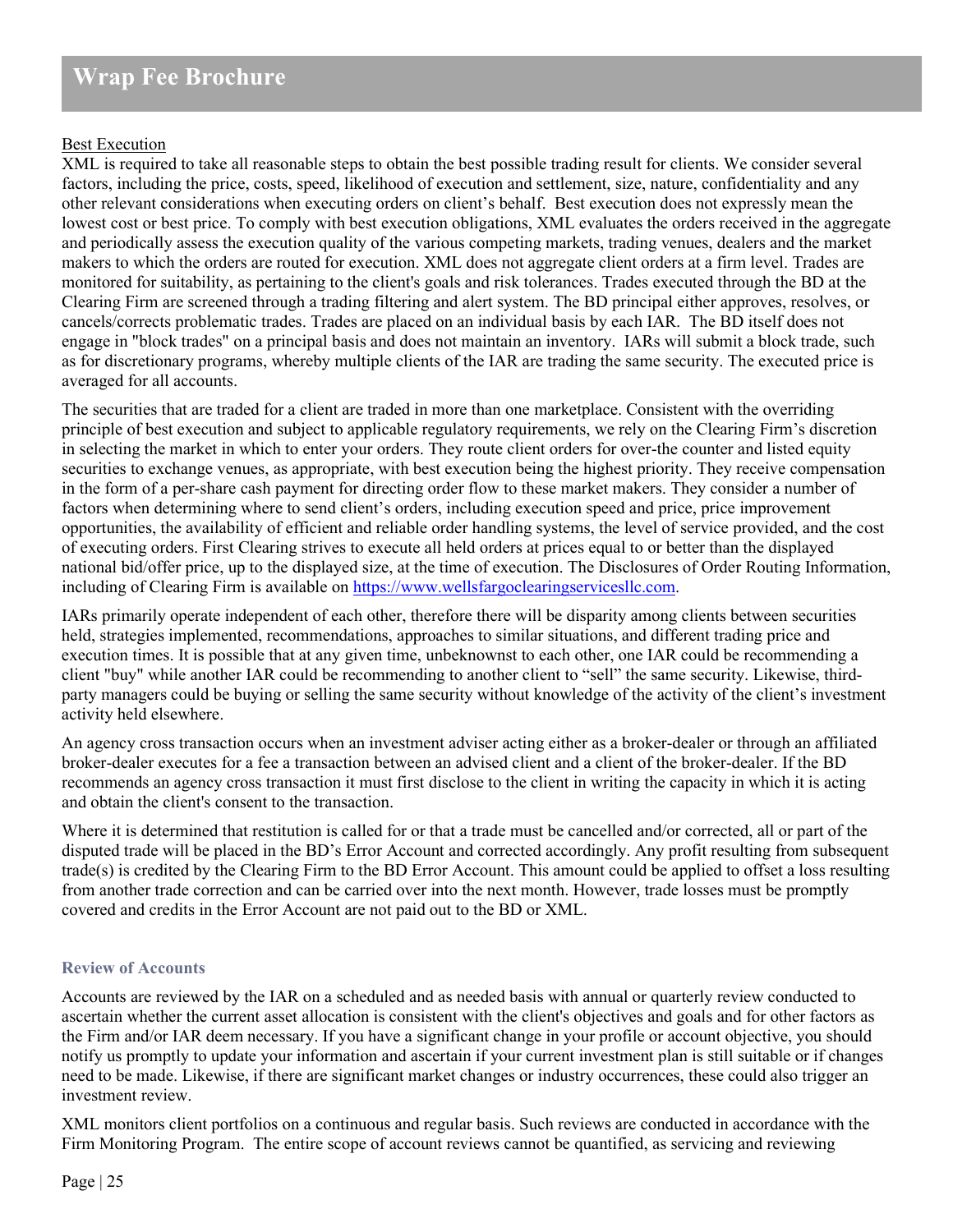accounts happens on a daily basis due to various reasons, such as: per an internal review, client initiated transaction, trade alert from the custodian, cash allocation, material in-flow or out-flow of funds, specific security alert, and other triggering events. Not all accounts will receive the same amount of attention and are dependent on the scope of agreed services. We have custodial alerts set up that are sent to Client Service Associates, IARs, and Firm officers for various investment related, trading and account maintenance issues. We have scheduled quarterly reviews by the IAR's and Firm officers of account and position related reports. Review of trade blotters and personal accounts trading are conducted by compliance personnel on a regular basis. Quarterly performance reports are made available to the IARs and to clients. Reviews are conducted on a sampling basis, and as needed and for those accounts where the IAR feels it is necessary. For example, when there is a change in objective, personal financial profile or material inflow or outflow of funds.

### **Model Act to Protect Vulnerable Adults from Financial Exploitation**.

We have policies and procedures in place to address situations in which we have a reasonable belief that financial exploitation of a vulnerable individual has occurred, is occurring, has been attempted or will be attempted. We take measures to meet the immunity conditions provided by the Senior Safe Act. We will refer to SEC regulations and respective state and county laws applicable to the individual regarding addressing such matters.

### **Trusted Contact**

We urge all clients to provide us with a trusted contact. A 'trusted contact' is an individual authorized by an investor to be contacted by their financial firm in limited circumstances. These circumstances would include concerns about activity in the investor's account or if the firm has been unable to reach the investor after numerous attempts. A trusted contact may be a family member, attorney, accountant or another reliable third party; investors may establish more than one trusted contact and may add or change a trusted contact at any time. A trusted contact cannot receive account balance information, make trades in your account and cannot make decisions about your account unless separate authorization is implemented. For more information go to the Education page on https://www.xmlfg.com/resources/.

# **Client Obligations & Review of Account Statements**

We are not required to verify all information received from you or from your other professionals and are expressly authorized to rely on the information you provide (this is not referring to Customer Identification Policies). This includes your estimate of values for other financial related accounts (bank accounts, car, property values) and outside investment accounts you would like us to include in consolidated financial planning analysis and reports. Moreover, it remains your responsibility to promptly notify us if there is ever any change in the information you provided to us, such as in the New Account form or Client Profile, or when material changes arise in your financial situation, profile, risk tolerance, or investment objective. These changes should be promptly discussed with the IAR otherwise you could negatively impact our investment advisory services. We don't know what we don't know.

You are encouraged to discuss your needs, goals and objectives with XML. We invite you to at least annually contact us to hold an annual review, if one has not been done so already. Please contact us regarding changes to your financial profile, personal information and circumstances that were previously not communicated to XML. You are also encouraged to review the statements provided by the custodian on a regular basis. Our services require your input and communication. If you are not responsive to our requests to discuss your account(s) for a significant period of time, we reserve the right to terminate our service and will notify you as such per the contact information we have in our records or with the custodian.

XML enables performance reports to be made available to clients or as requested by the client. The Clearing Firm, who is a qualified custodian, provides account statements directly to the account owners not less than quarterly detailing all account transactions, including fees paid to XML. You should carefully and regularly review the statements provided directly by the qualified custodian and compare such official custodial records to reports or information provided directly by XML or viewed via a custodial feed in a third-party software or online portal. Statements from custodians can vary from one to another based on their accounting procedures, reporting dates, or valuation methodologies of certain securities.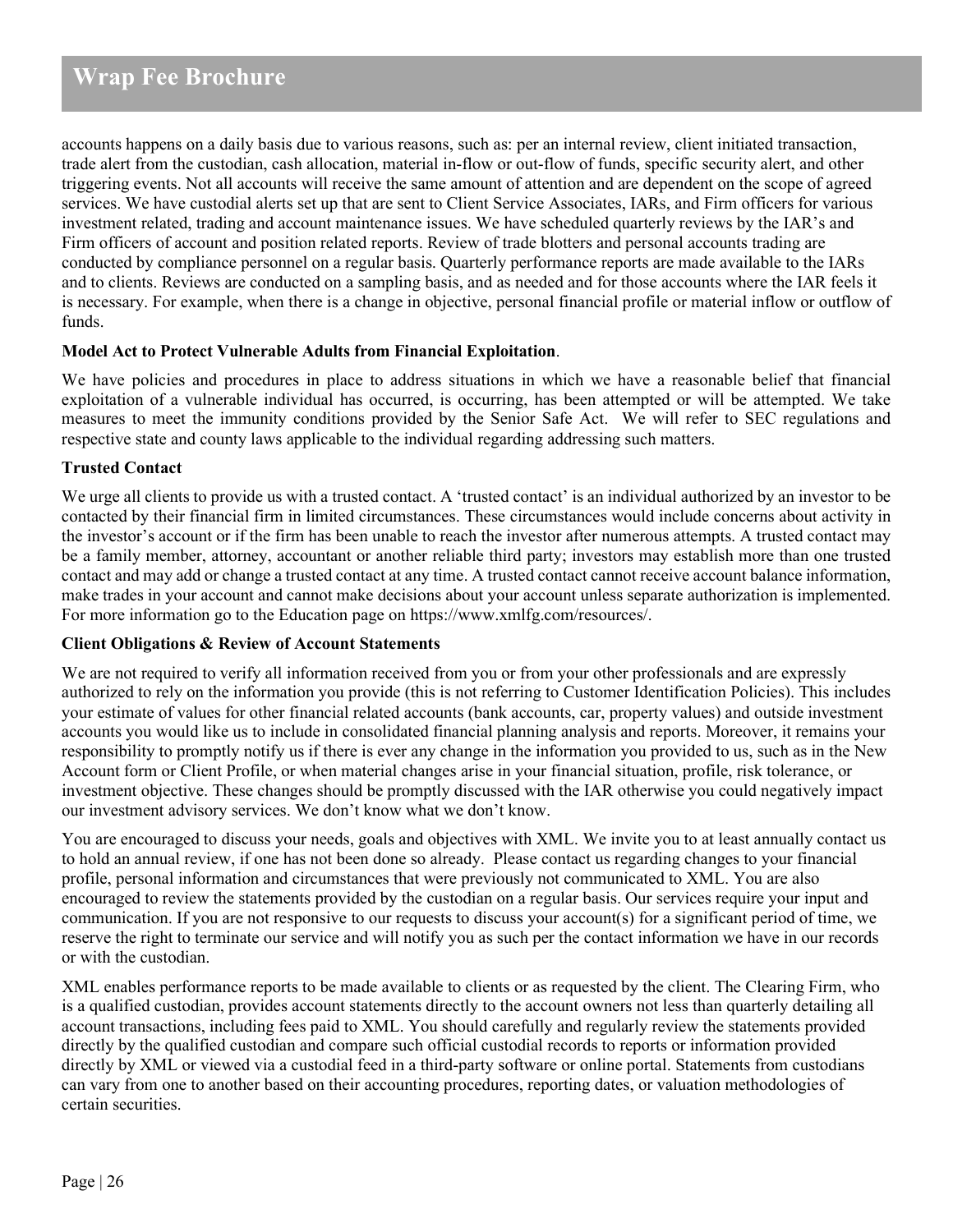# **Custody**

We currently prohibit the holding of client checks and Supervised Persons from serving as trustee for client assets, having check writing authority on behalf of clients, or be in possession of a client's username and password that would enable them to effect account transactions or withdraw funds. These prohibitions do not apply to Supervised Person whom, due to a spousal or family relationship, would serve in such a capacity or unless fully disclosed and approved by the Firm. XML will not have physical custody of any client assets. However, due to certain authorities granted in some of the legacy custodial new account applications with the BD, XML is deemed by the applicable regulatory rules to have custody of the Program assets. We request that checks for deposit into investment accounts be made payable to the custodian. Should we receive checks made payable to the client instead of the custodian, we require the client to either properly make the check payable to the custodian or return the check. Should the check be deposited by XML, that account will be considered a custody account. XML satisfies the applicable regulatory requirements related to custody by, among other things, ensuring that an annual surprise audit is conducted by an independent, PCAOB registered accounting firm.

The Clearing Firm calculates and deducts XML's advisory fees from the account per the Program Agreement. Accountholders must authorize the custodian to pay the XML advisor's fees from their account. It is the accountholder's responsibility to verify the accuracy of the fees. The custodians have no obligation to review or monitor these fees. It is recommended that the accountholder contact their IAR if they have any questions.

# <span id="page-26-0"></span>**Client Referrals and Other Compensation**

The Firm allows for a Supervised Person, who does not serve as a servicing IAR conducting regular portfolio management services to receive compensation for client referrals. A Supervisor may recommend a bonus to an employee who refers new clients to the Firm based on other factors. This is a one-time bonus and there is no residual compensation paid to the employee. Refer to the IAR's 2B Supplement Item 4 Outside Business and Item 5 Additional Compensation for more information.

We pay a fee to participate in an online adviser matching programs, Smart Asset, which seeks to match prospective advisory clients who have expressed an interest in finding an investment adviser with investment advisory firms. The adviser matching program provides the name and contact information of such persons to the advisory firms as potential leads. For our participation on the program, we pay a flat fee per lead for clients who provide figures of investible assets at certain levels. The fee is payable regardless of whether the prospect becomes our advisory client. We have agreed to pay the adviser matching program a certain percentage of the advisory fees we receive from any program participant who ultimately becomes our client. The participation in this program will not result in a fee increase due to the referral arrangement.

# **Other Compensation and Additional Information**

The following information is related to the revenue share that the affiliated BD is eligible to receive, not XML, from applicable Program assets and your respective account activity and selection of services.

# **Cash Sweep**

For both Program and brokerage accounts held at the Clearing Firm clients can earn a rate of return on the uninvested cash balances in the account by automatically placing or "sweeping" cash balances into a sweep vehicle until such balances are invested or otherwise needed ("Cash Sweep"). Cash Sweep vehicles currently consist of Money Market Mutual Funds and a Bank Deposit Sweep, which is composed of interest-bearing deposit accounts at four banks affiliated with Wells Fargo & Company ('Bank Sweep"). Eligibility for each available sweep vehicle is determined by the Clearing Firm based on the type of account. The Bank Deposit Sweep is the only available option for non-ERISA, non-discretionary IRAs or non-entity clients who elect the Cash Sweep Program. However, the balances in IRA discretionary advisory and ERISA discretionary advisory accounts will be exclude from the BD's monthly revenue share calculation.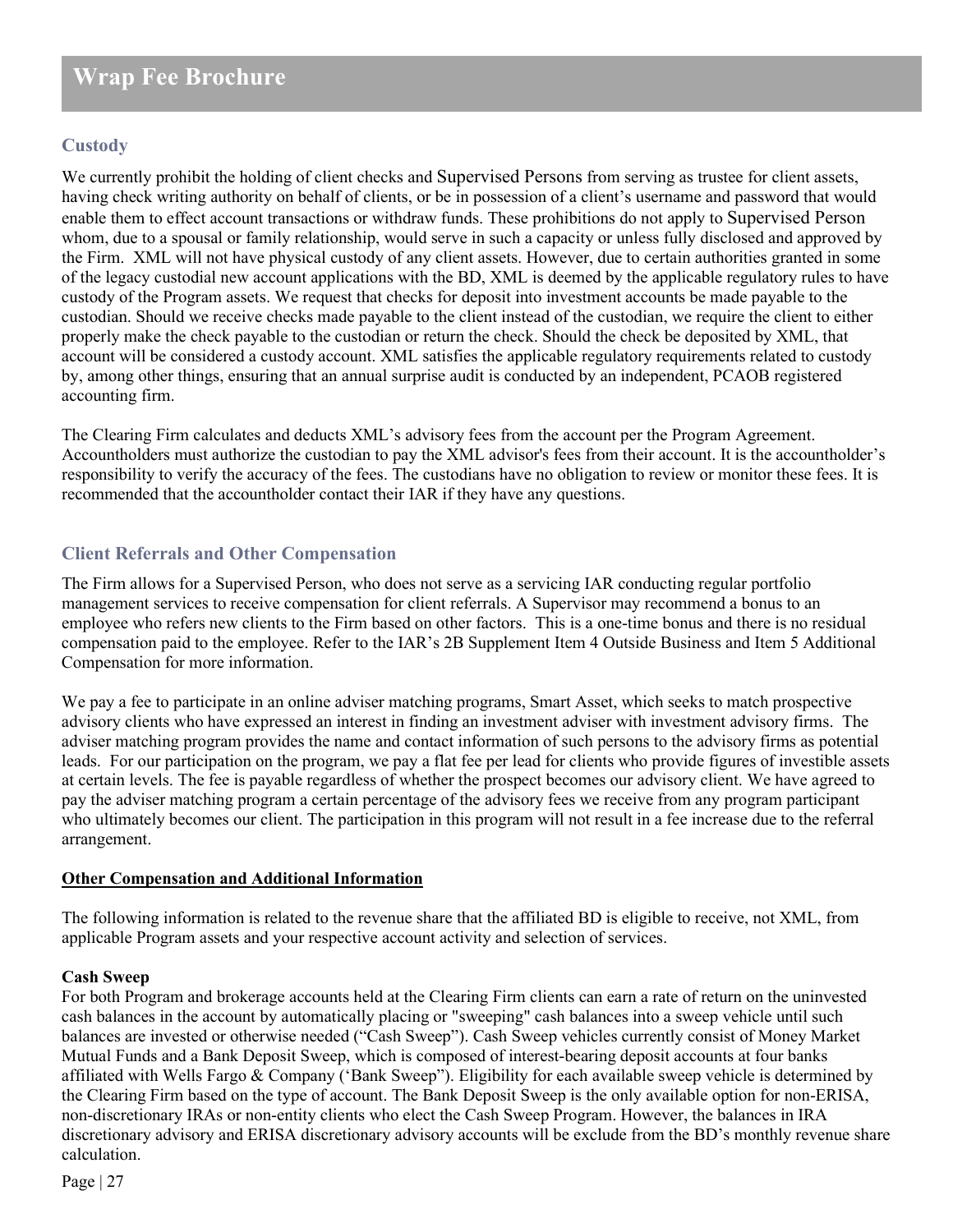The BD benefits financially from the Cash Sweep. The BD's agreement with the Clearing Firm provides for a monthly revenue share calculated on the average monthly net assets invested in the Bank Sweep or Money Market Sweep, except for ERISA assets, at a rate that increases as client balances increase. The Bank Sweep is significantly more profitable to the BD than any other cash sweep vehicle. However, in a very low interest rate environment and in accordance with the BD's agreement with the Clearing Firm, this revenue share could result in very minimal to no monthly revenue. This creates a conflict to encourage clients to elect the Cash Sweep Program. However, this conflict is mitigated in that the Financial Professionals, with some exceptions, who are recommending investment accounts, investment products and allocations are not compensated directly from revenue the BD receives from Cash Sweep Balances. Financial Professionals who are part of the management company of XML and the BD, are compensated differently than nonmanagement company personnel based on management fee which is derived from Earnings Before Partner Compensation ("EBPC"). For more information related to how the management company is compensated and XML BD's relationship with Focus Financial Partners Inc, refer to the public filings made by Focus on the SEC's EDGAR database such as [Amendment No. 1 to](https://www.sec.gov/Archives/edgar/data/1651052/000104746918004821/a2236026zs-1a.htm) Form S-1.

The Bank Sweep is insured by the FDIC. Refer t[o https://www.fdic.gov/resources/deposit-insurance/understanding](https://www.fdic.gov/resources/deposit-insurance/understanding-deposit-insurance/)[deposit-insurance/](https://www.fdic.gov/resources/deposit-insurance/understanding-deposit-insurance/) to better understand what his coverage means and what it does not cover. Note however that the interest rate you will receive will likely be lower than on money market funds that you would invest in or that you would receive in an interest account directly with a bank. Important information regarding your options, bank aggregate amounts, FDIC and SIPC coverage and fees are available in the Cash Sweep Program Disclosure Statement provided when you opened your brokerage account and consult with us. Please read over this document carefully. You can elect not to participate in the Cash Sweep Program and/or periodically invest cash balances directly in available money market mutual funds or other products offered as direct investments outside of the Cash Sweep Program by providing instructions to your IAR

### **Margin Balances**

The BD charges interest on margin debit balances in accordance with the margin agreement and Statement of Interest Charges as provided in the brokerage account Client Agreement packet. The BD is eligible to earn the difference between the interest rate charged to you and cost of funds. The BD's agreement with the Clearing Firm increases the profitability of margin lending as client margin debit balances increase. This creates a conflict in that the BD receives this revenue in addition to the compensation for other brokerage products and services and is an available for most Program accounts. However, this is mitigated in that you must determine whether to maintain margin balances and the IAR is not compensated directly regarding this revenue.

#### **Clearing Firm Transition & Extension**

In 2020 the BD renegotiated an amendment to the agreement with the Clearing Firm that included an extension of the agreement to 2024 and receive a cash extension award. Another amendment to the agreement with the Clearing Firm was made effective as of February 1, 2022, and included revisions to decrease revenue sharing and expense amounts, a cash extension award and extended the agreement through 2027. These award payments are recognized on a monthly basis with the intent to be used to offset infrastructure expenses of the BD. It is not applied as compensation to IARs. The Clearing Firm applies a pro-rated termination Fee Schedule should the BD terminate its clearing agreement before the end of the contract term. These benefits and penalty present a conflict of interest related to XML's and the BD's use of the Clearing Firm platform. A change to another Clearing Firm would likely generate a similar award. To change Clearing Firms is a significant undertaking for a firm and its clients. The use of a Clearing Firm is a long-term commitment and integral part of an introducing broker-dealer's business model, and product and service offerings, thus it is not a change to be made lightly or frequently. The BD and XML periodically review the Clearing Firm services as described herein. For the IARs who are also broker agents with the BD, use of the Clearing Firm provides advantages for clients in that the professional can offer both products and services in a comprehensive and coordinated manner. Clients with both brokerage and advisory accounts at the Clearing Firm are able to enjoy the benefits of working with one custodian, such as consolidated reporting, costs advantages of householding, ease of transferring funds and securities between accounts, and the same contact to service the accounts. Clients have a wide range of access to products, reporting, and services at a single custodian.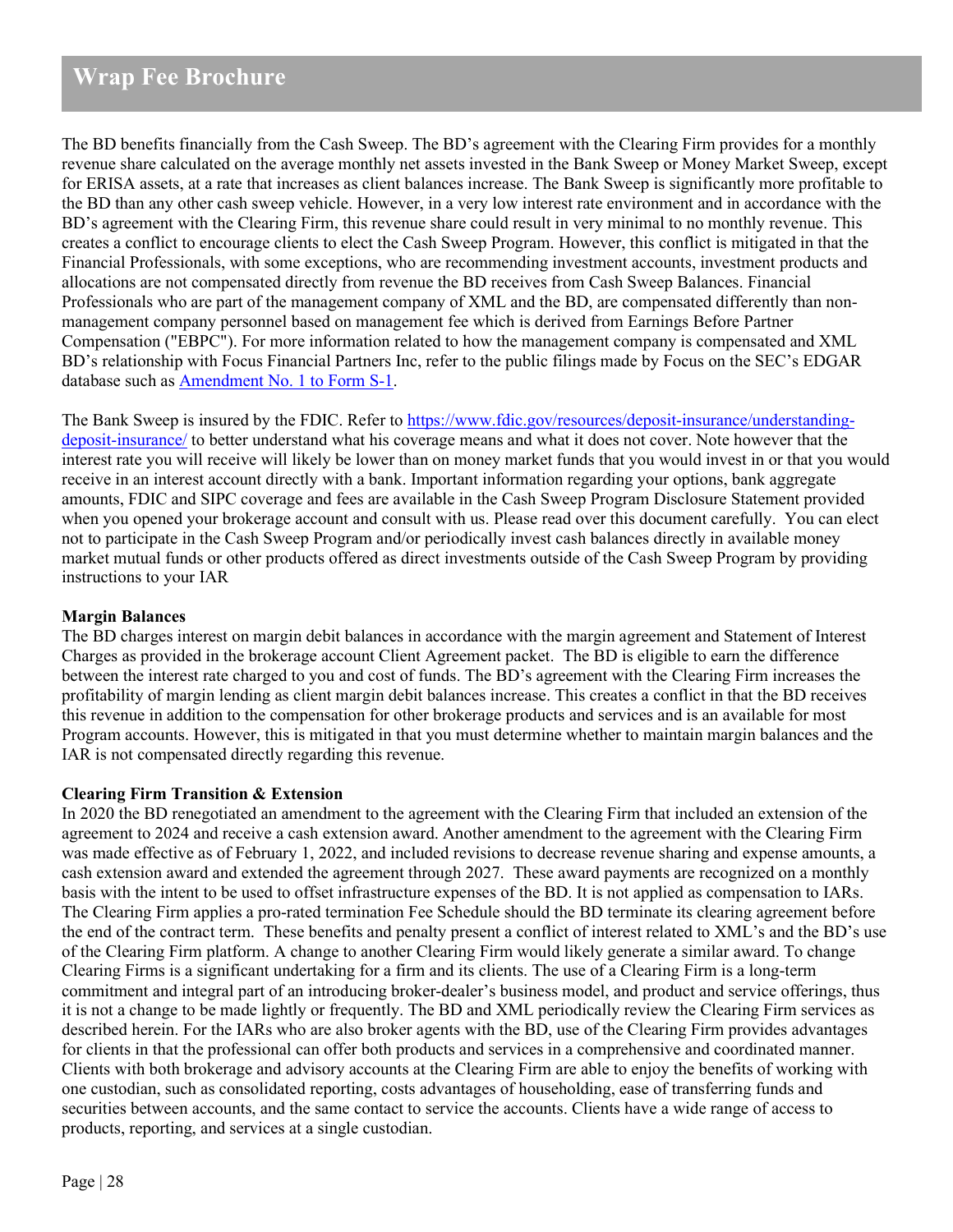### **Account Charges**

The BD receives revenue from the application of some of the fees listed in the Schedule of Client Fees. This includes the postage fee applied to certain transactions. The revenue share in these fees is minimal and helps off-set other account related servicing costs imposed by the Clearing Firm and paid for by the BD. These costs are often generated based on the client's direction or action, and are generally immaterial. The IAR is not compensated on these fees. These percentages may change as negotiated between the Clearing Firm and the BD. At the Clearing Firm's sole discretion, the schedule of fees can change, be discontinued or a new schedule issued.

# **Securities Based Lending/ Priority Credit Line (PCL**

A Priority Credit Line ("PCL") is a type of non-purpose margin loan that can be used for any personal or business need except to purchase, carry, or trade securities or to pay down or pay off a margin account. These are also known as a nonpurpose loan. A non-purpose loan may offer greater borrowing power than traditional margin against stocks, mutual funds, and exchange-traded funds (ETFs). Further, securities not eligible for margin may be eligible collateral for a PCL.

#### *What should you know before you borrow against securities?*

Borrowing against securities involves risk and may not be suitable for all investors. You need to understand and carefully consider these risks before opening a PCL. Although a PCL may allow you to meet a borrowing or liquidity need without having to sell your securities, it is possible you can lose more funds than you initially deposited in your account. A decline in the value of securities that are collateralizing your loan may require you to provide additional funds or securities to First Clearing to avoid a forced sale of your securities in your account(s).

Utilization of a PCL through XML BD at the Clearing Firm is at your discretion and is available to you as an option to your brokerage account. In the capacity as such, a broker-agent can facilitate the implementation of a PCL.

The PCL is a line of credit backed by the value of eligible securities in a designated account. This product is designed to help you meet personal or business cash-flow needs. There are many terms and conditions, including important restrictions regarding the purposes the funds can be used for. They cannot be used for securities related activity. A PCL application will be reviewed and either approved or denied by XML BD. We and/or First Clearing reserve the right to reject a PCL application for any reason. In the capacity as a broker agent, your Financial Professional can recommend and facilitate the implementation of a PCL. For PCLs opened through XML BD at First Clearing, the PCL default rate is the rate calculated per the Statement of Interest Charges located in the brokerage account agreement documents. However, XML BD offers a flat firm adjusted rate for new PCLs through XML BD. The firm Adjusted Rate must be manually activated and approved by us in order for it to take effect. It is a fixed percentage above our cost of funds, which can change without our control. XML BD and your Financial Professional will receive a portion of the interest applied over our cost of funds as compensation in the form of revenue share. This creates a conflict for recommending a PCL or not recommending a PCL depending on the anticipated account activity in the designated account collateralized against the PCL loan or for you to borrow at greater amounts. Thus, XML BD has elected to implement an Adjusted PCL rate to minimize the conflict related to compensation for XML BD and Financial Professionals. XML BD may grant as an exception a rate lower than the Firm Adjusted rate should the client request such rate, for example in a competitive situation. These exceptions will be reviewed on a case-by-case basis and unique circumstances considered. Please read through the materials provided related to the PCL and discuss the PCL restrictions, use of funds and interest rate with your Financial Professional. Once a PCL is active you can refer to the custodial statements to view the interest rate and charges under the section titled "State of Interest Charged".

Accounts transferring to XML BD with an established securitized loan interest rate lower than the firm Adjusted rate may or may not be granted an interest rate exception.

# **Priority Credit Line Disclosures IT IS IMPORTANT THAT YOU READ AND UNDERSTAND THIS INFORMATION PRIOR TO OPENING YOUR PRIORITY CREDIT LINE ACCOUNT**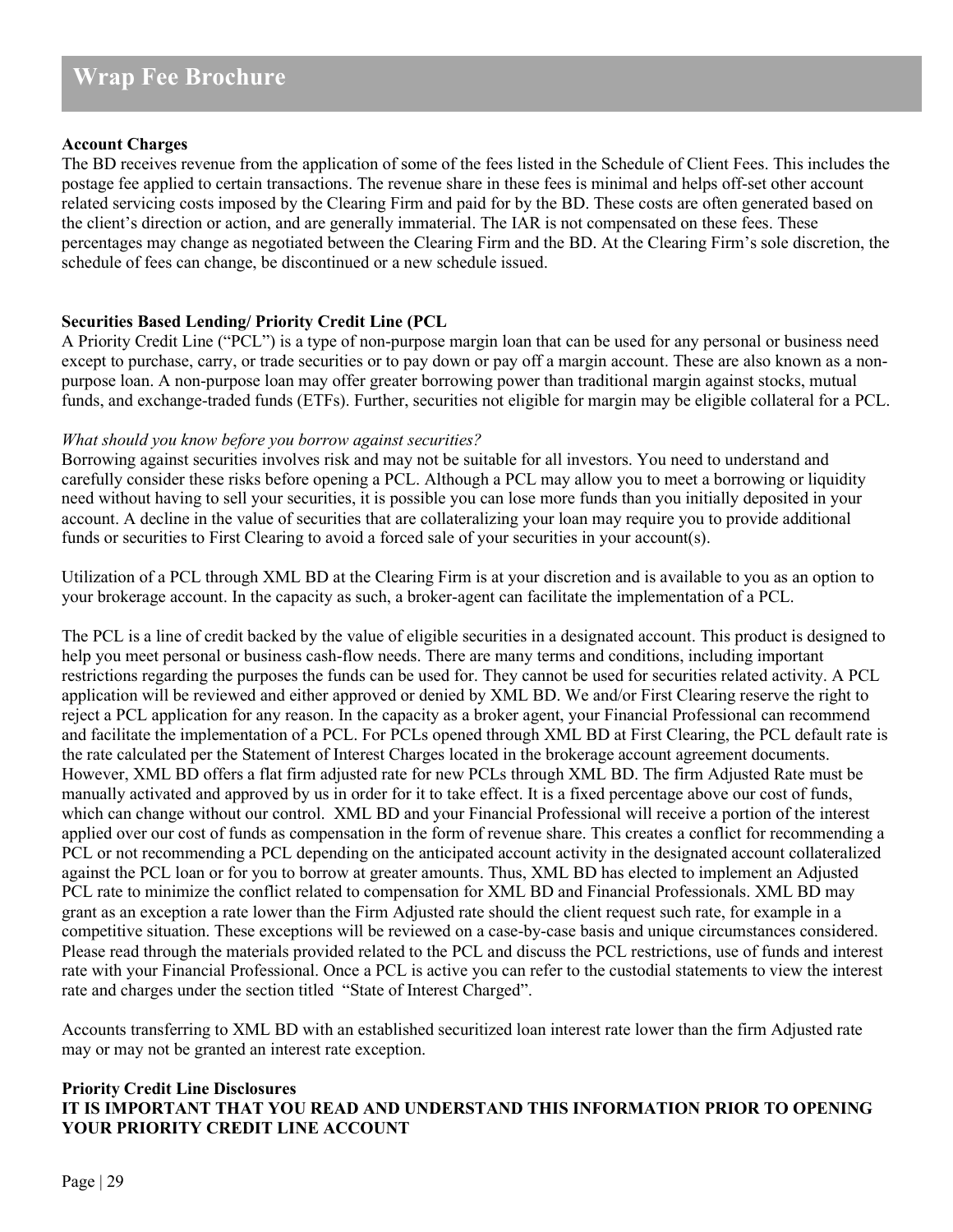The securities, which you pledged to secure your Priority Credit Line, are the collateral for the loan to you. If the pledged securities decline in value, so does the value of the collateral supporting your loan, and, as a result, XML BD and/or the Clearing Firm (in this section "we") can take action, such as issue a maintenance call and/or sell securities or other assets in any of your accounts, in order to maintain the required equity in your account. It is important that you fully understand the risks involved in pledging securities for a loan. These risks include the following:

- **You can lose more funds than you deposit in your pledged account(s).** A decline in the value of securities that are pledged for the Priority Credit Line may require you to provide additional funds to Wells Fargo Clearing Services, LLC ("First Clearing"\*), which has made the loan, to avoid the forced sale of those securities or other assets in your account(s).
- **We can force the sale of securities or other assets in your pledged account(s).** If the equity in your account(s) falls below the maintenance requirements or our higher "house" requirements, we can sell the securities or other assets in any of your accounts held with us to cover the maintenance deficiency. You also will be responsible for any shortfall in the account after such sale.
- **We can sell your securities or other assets without contacting you.** Some investors mistakenly believe that firms such as ours must contact them for a maintenance call to be valid, and that the firm cannot liquidate securities or other assets in their accounts to meet the call unless the firm has contacted them first. This is not the case. While we will try to notify you of maintenance calls, we are not required to do so. However, even if we have notified you and provided a specific date by which you can meet a maintenance call, we can still take necessary steps to protect our financial interests, including immediately selling the securities without notice to you.
- **You are not entitled to choose which securities or other assets in your account(s) are liquidated or sold to meet a maintenance call.** It is vital for you to understand that because the securities are collateral for the Priority Credit Line, we have the right to decide which security to sell in order to protect our interests. Because our interests may not be aligned with yours, you should understand that we may sell securities or assets, which you may desire to keep. If there are securities or assets, which you desire to own during the term of your Priority Credit Line, you should not pledge them as collateral for the loan.
- **We can increase our "house" maintenance requirements at any time and are not required to provide you with advance written notice.** These changes in firm policy often take effect immediately and may result in the issuance of a maintenance call. Your failure to satisfy the call may cause us to liquidate or sell securities in your account(s).
- **You are not entitled to an extension of time on a maintenance call.** While an extension of time to meet maintenance requirements may be available to customers under certain circumstances, a customer does not have a right to the extension.

### **Advances made on your Priority Credit Line may be made for any purpose other than purchasing, carrying or trading in securities, or reducing or retiring indebtedness incurred to purchase, carry or trade in securities.**

# **Additional Considerations Associated with Pledging Advisory Accounts**

In addition to the risks mentioned above, with respect to investment advisory account(s) that are pledged or otherwise used as collateral in connection with the Priority Credit Line, the exercise of our rights and powers over the assets in your advisory account(s), including the disposition and sale of any and all assets pledged as collateral may be contrary to your interests and the investment objective of your advisory account(s). Any recommendation to participate in the Priority Credit Line, as well as the related compensation that we, the Clearing firm or their affiliate may receive, could create conflicts of interest between you and us or, if applicable, the Clearing firm or their affiliate. For example, such recommendation to participate in the Priority Credit Line could result in a situation in which the Clearing Firm is required to liquidate securities your IAR or money manager would otherwise not sell, and which may not otherwise be in your best interests to sell, to satisfy a maintenance call. We or a third-party money manager will seek to manage your advisory account(s) as agreed under your advisory program agreement(s), provided that, if a maintenance call takes place, we or your money manager may not be able to manage your advisory account(s) consistent with our or the money manager's overall strategy. Any action taken by us, or an affiliate, against the assets in your advisory account(s) pursuant to your Priority Credit Line Agreement will not constitute a breach of our fiduciary duties as an investment advisor to you under your advisory program agreement(s). In addition, the costs associated with the Priority Credit Line,